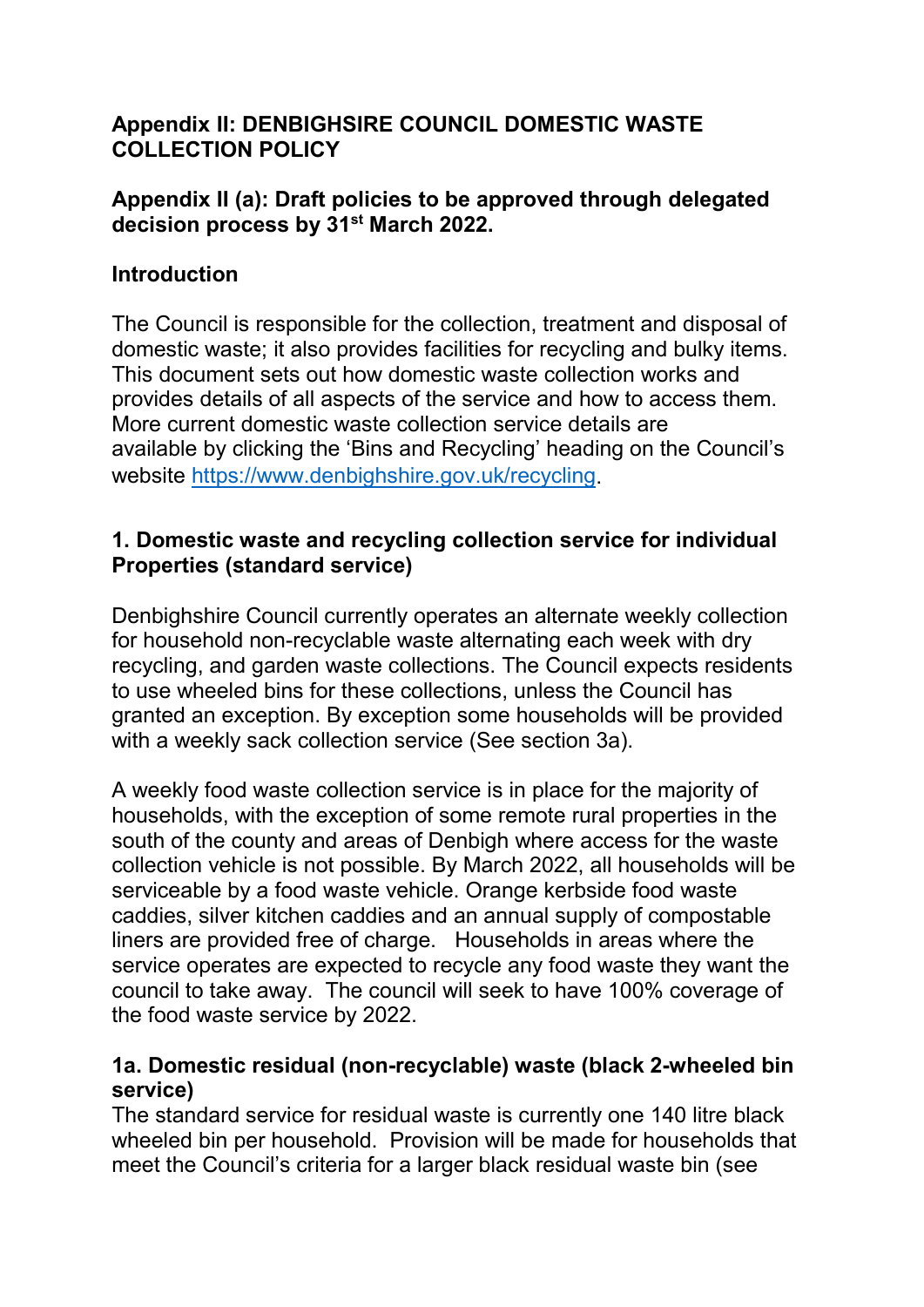Section 18). Residual waste is classified as household waste that cannot be recycled or composted through the standard Council kerbside services. Dry recyclable materials, food waste or garden waste are not accepted in the black wheeled bin, with the exception of food waste being allowed in the black bin only where the council cannot offer a weekly kerbside food waste service to that household.

Some Denbighshire households may have a 180l black bin, issued as part of the original roll out of a wheeled bin service. It is acceptable to present a 180l bin for collection. If the bin goes missing or becomes damaged beyond repair, it will be replaced by a 140l bin subject to receipt of payment.

Charges apply for the supply of all domestic residual wheeled bins (new, replacement or additional where applicable) and those charges will be updated annually and published on the council website.

## **1b. Domestic recyclable waste (Blue wheeled bin)**

The standard bin for dry mixed recyclable waste is one 240l blue wheeled bin. Items that Denbighshire Council can collect in the blue bin are:

• Clean paper and cardboard, including toilet/kitchen roll tubes, cereal

boxes wrapping paper (but not foil) and greetings cards;

- Glass bottles and jars (with lids separate);
- Plastic bottles (with lids or trigger spray);
- Plastic containers (bottles, pots, tubs and trays)
- Tins and cans (both steel and aluminium);
- Tin Foil (clean)
- Newspapers and magazines;
- Catalogues and telephone directories;
- Envelopes.
- Waxed cartons

A more detailed list is available on the Council's website [https://www.denbighshire.gov.uk/recycling.](https://www.denbighshire.gov.uk/recycling)

All material should be as clean and dry as possible. The materials must be presented "loose" in the bin. Items are not allowed to be presented in bags.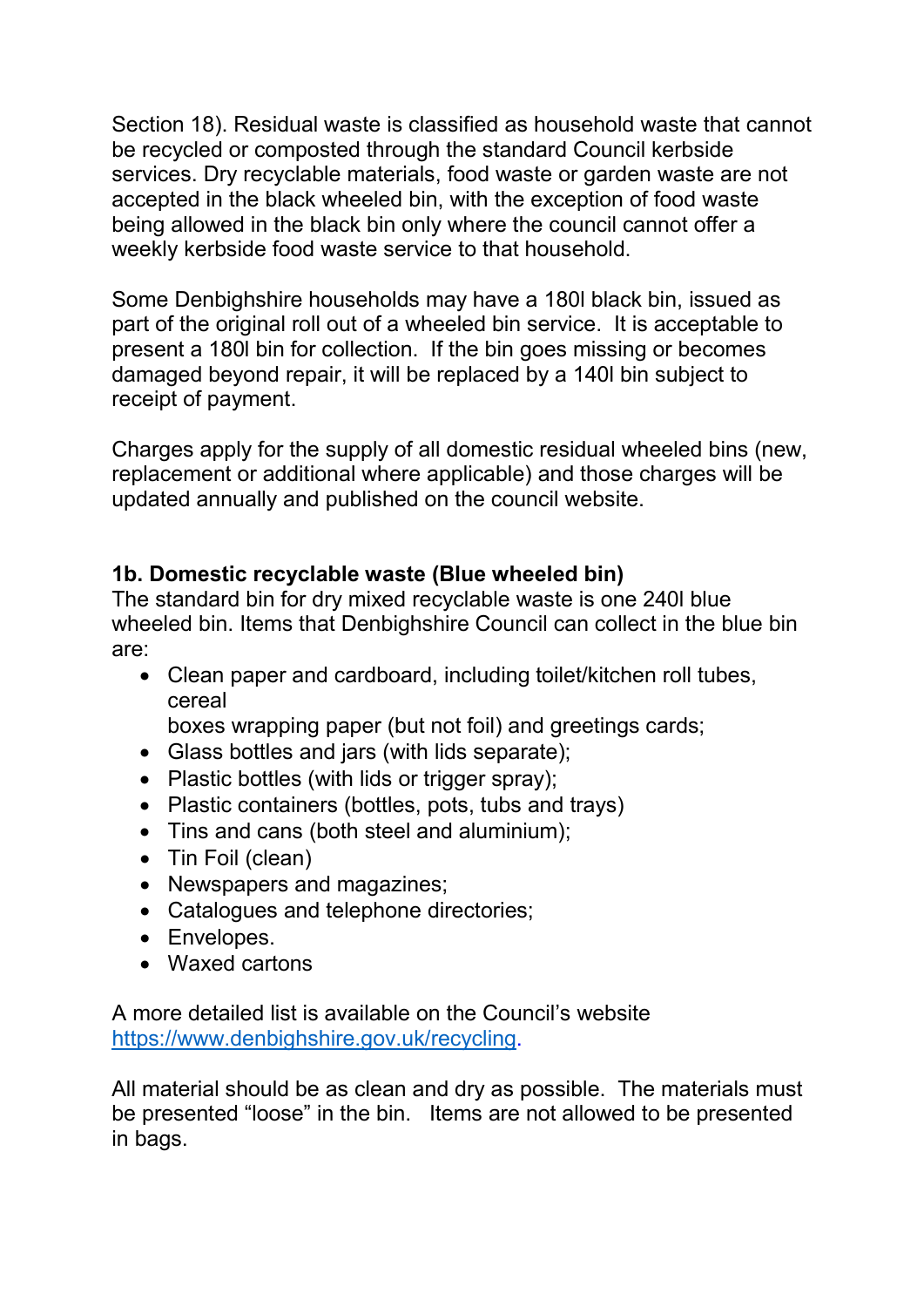If a household occasionally needs to present extra recycling, the recycling can be presented loose in a cardboard box with the exceptions of glass bottles and jars which should always presented in the blue bin itself for safety of the operational crews.

Recycling capacity is not restricted. Residents are able to pay for the use of, and present additional 240 litre blue bins. Bins must be purchased through the council so that they meet the required safety standards for emptying (LINK HERE TO WEB PAGE).

Re-useable sacks are available from the council for households who need to present smaller amounts of extra recycling on a regular basis, and do not have room to store an additional bin. A charge applies for reusable sacks requested, unless distributed as part of a temporary campaign or service change. Alternatively, additional blue bins can be supplied by the Council for a supply charge (Set annually through the fees and Charges register from April 1st 2021).

# **2. Individual properties unsuitable for 2 or 4 wheeled bins (Sack Collection service)**

This service is available where the curtilage of a property is inaccessible to our standard waste collection vehicles that empty wheeled bins (for example, steep drive, steps, no storage, narrow lanes, unmade roads or a difficult location to access.) Residents are provided with pink disposable sacks for presenting residual waste and clear disposable sacks for presenting dry mixed recycling on an alternate weekly basis. Waste must be presented at an agreed collection point. A decision as to whether a property warrants a sack collection will be made following an assessment by a Council Officer.

Recyclable waste accepted in the clear sacks is:

- Clean paper and cardboard, including toilet/kitchen roll tubes, cereal
	- boxes wrapping paper (but not foil) and greetings cards;
- Glass bottles and jars (with lids separate);
- Plastic bottles (with lids or trigger spray);
- Plastic containers (bottles, pots, tubs and trays)
- Tins and cans (both steel and aluminium);
- Tin Foil (clean)
- Newspapers and magazines;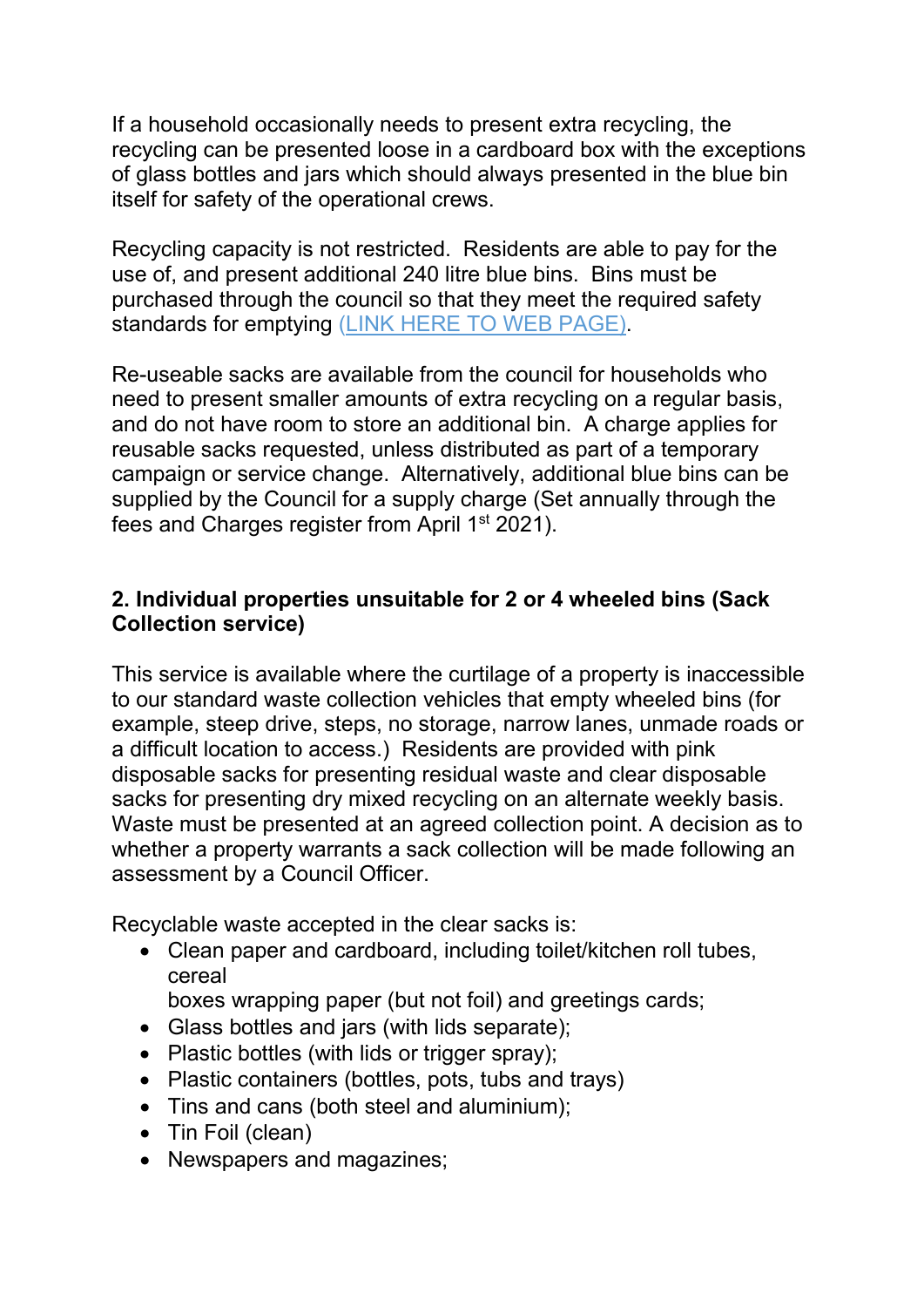- Catalogues and telephone directories;
- Envelopes.
- Waxed cartons

Households will be considered unsuitable for 2 or 4 wheeled bins in the following circumstances:

- a) Access to the location is not possible with a Refuse Collection Vehicle supporting bins lifts.
- b) The property has no storage for wheeled bins (garages and other outbuildings would constitute as suitable storage, as well as an outside space within the curtilage of the property/ land that would not block a fire exit or safe passage in and out of the main dwelling).
- c) It is unsafe to expect the occupants or the waste collection crews to manoeuvre the bins to suitable a collection point (usually because of steps or long distances between the curtilage of the property and agreed collection point.
- d) The household consists of only elderly or infirm occupants who opt to have a sack system in order to avoid requesting the Assisted Collection Service, as they are able to manage the sacks independently.
- e) Regular contamination of recycling bins by a household results in the temporary or permanent removal of bins and the household is issued with transparent recycling sacks labelled with the address so that contamination can be carefully monitored.
- f) Other exceptional circumstances agreed by the Council.

These properties will be allocated to the council's sack collection service. Residual (non-recyclable) rubbish will be presented in a translucent disposable "pink" sack. Dry recyclables will be presented in a clear disposable sack. The residual and dry recyclable waste will be collected every week on the same day of the week. The only exception to this is the area of West Rhyl where a trial is underway to reduce the impact of seagulls attaching waste. Properties in West Rhyl will be asked to present their disposable sacks in a microchipped reusable sack.

There are no restrictions on the amount of sacks can be presented by a single household but all waste is expected to be separated so not recycling is present of the pink sacks, and no residual waste is present in the clear sacks.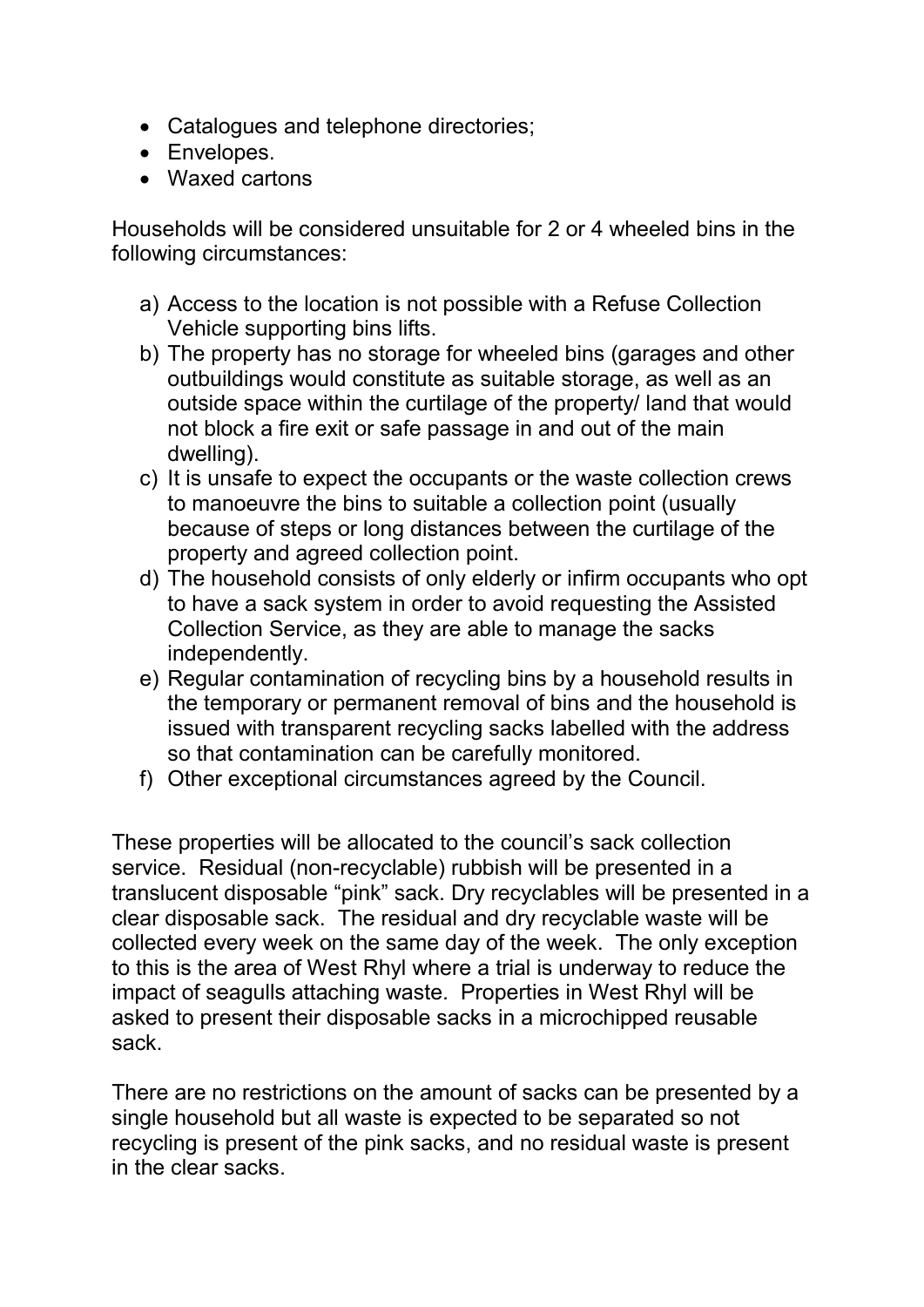Disposable sacks are provided free of charge by the council. In exceptional circumstances where the Council has been obliged to remove wheeled bins from a property, due to residents repeatedly failing to use the bins properly, or due to the bins being left out repeatedly on the public highway for extended periods (other than on collection day, or awaiting a missed collection), the Council reserves the right to charge residents for the supply of DCC authorised disposable sacks. In certain cases, the landlord may be liable for these charges through the requirements set out in the Landlords Licencing Scheme (Add Link).

Households using a sack service wishing to subscribe to the chargeable garden waste service may be offered 3 x re-useable sacks (depending on locations) (See Policy 5) However, if the location is inaccessible to all garden waste collection vehicles the household will not be eligible for this service.

By May 2023, all existing sack properties will be reviewed, in order to provide a re-useable sack outer cover wherever possible, to help prevent waste escaping into the environment due to adverse weather and attack by animals. This outer container will be supplied free of charge on the first occasion. Charges will apply for replacement reuseable sacks.

#### **3. Properties most suited to communal "bulk" bins (360l 2 wheeled bins or 660l, 1100l 1280l four wheeled bins)**

The Council's preferred method of storage and containment is 2-wheelie bins allocated to individual tenancies. However, where operational requirements or localised infrastructure dictates, the Council may determine that certain flats or houses of multiple occupation utilise bulk containers for the storage and collection of their waste and recycling. Residents will present their residual waste in Black 4 wheeled bins, and dry mixed recycling in Blue 4 wheeled bins. Recyclable waste permitted in the blue 4 wheeled bins are:

- Clean paper and cardboard, including toilet/kitchen roll tubes, cereal
- boxes wrapping paper (but not foil) and greetings cards;
- Glass bottles and jars (with lids separate); • Plastic bottles (with lids or trigger spray);
- Plastic containers (bottles, pots, tubs and trays)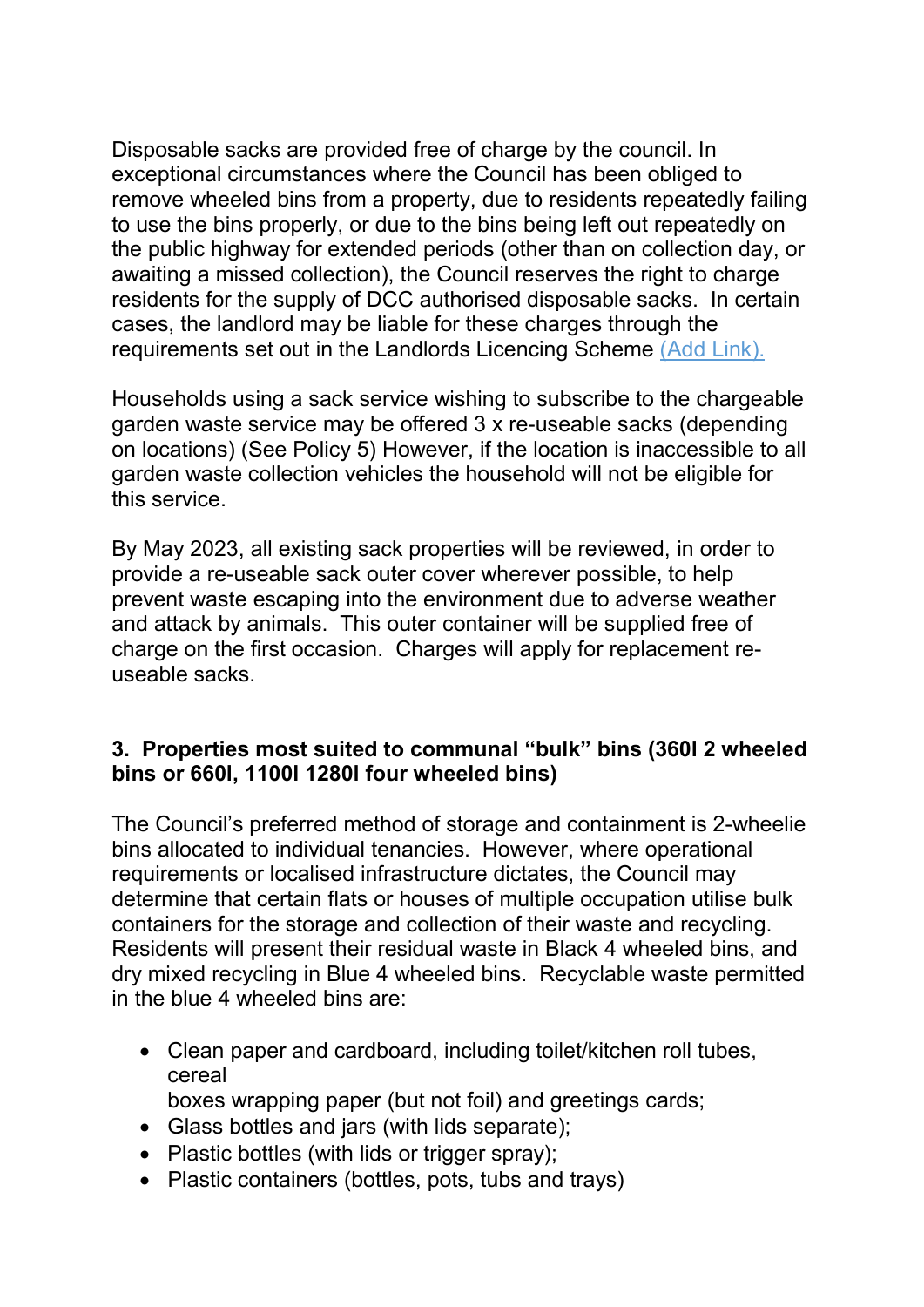- Tins and cans (both steel and aluminium);
- Tin Foil (clean)
- Newspapers and magazines;
- Catalogues and telephone directories;
- Envelopes.
- Waxed cartons

Households that are unsuitable for a sack collection or regular wheeled bin system may include:

**3a.** A single property that is one of multi-occupation (HMO) where there are more than 5 tenants sharing one address, and space restrictions on site mean that 360l two wheeled bins or bulk containers (660l or bigger) are more suitable, and take up less space than attempting to supply individual bins to each independent tenancy. Where storage restrictions apply, or cross contamination of waste becomes an issue, these properties may be added to a sack collection system (see Policy 3).

**3b.** The property is part of a private development and the land owner/ landlord (and/or property management agent) has allocated a communal bin storage area at the location for shared use by all residents.

An assessment to determine container requirements will be made by a Council Officer, following which the managing agent or landlord will be advised of the quantity, type and size of containers, (together with where the containers are to be located for collection). Only waste presented within the containers will be removed. Additional waste placed outside of the container or any other household items placed around or near to the containers will not be taken by the Council. It is the responsibility of the landlord or property management company to remove this waste. The waste collection crew must have unobstructed access to the waste containers.

In all scenarios the shared container(s) must be stored within the curtilage of the property. If access to the bin store area is not provided, then the landlord (and/or property management agent) is responsible for ensuring the container is presented at a designated collection point and returned as soon as possible after it is emptied.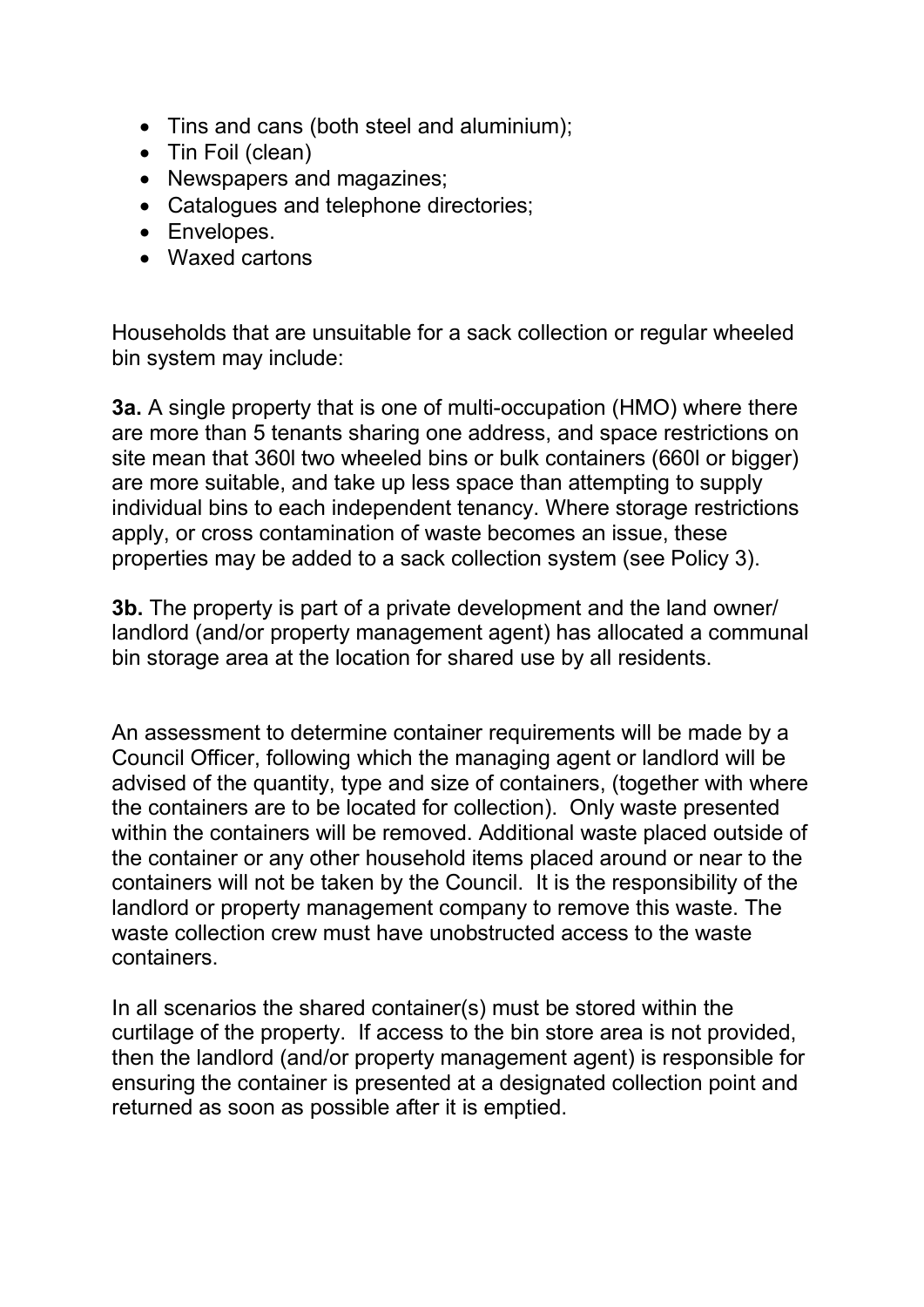In instances where the waste collection vehicle or collection crew cannot access the property, the agreed location of the containers will be such that the Council's waste collection service will be able to manoeuvre the containers to the collection vehicle via a minimal unobstructed distance (20M, or less if the ground is uneven [e.g. gravelled, cobbled]) and across surfaces that do not prevent the free wheeled movement of the container. The container must not be required to be pulled to the collection vehicle via an inclined gradient that causes the load bearing weight to exceed that suitable for the handling of a single operative, nor will the container be stored upon steps or behind a kerb. Where the container is to be stored in a locked secure area, access to the secure area must be available at the time the collection occurs.

It is the responsibility of the landlord or property management company to ensure that all reasonable steps are taken to prevent unauthorised use of the bins store by households external to that property.

The Council must be provided with keys or key code access to any locked storage areas.

In the event that these conditions are not satisfied and a collection of waste is missed, the council is not required to return until the next scheduled collection day and it will be the responsibility of the managing agent/ landlord to make alternative arrangements to dispose of the waste in advance of the next scheduled collection.

From 1st November 2021, the council will levy an annual rental charge for the supply of all 4-wheeled bin containers. Replacement charges will apply if bins are lost, and repair charges will be payable if the bins become damaged due to vandalism (See Policy 25/ Appendix 2).

On occasion, the council may provide an on street waste collection "station" for use restricted to specific households. The Council will be responsible for the provision and maintenance of these stations and the landlord's/ property management agent (where applicable) is be responsible for ensuring new tenants are provided with details on how to access these stations.

# **4. Organic Waste**

#### **4a. Food Waste**

The council provide a weekly food waste collection service for the majority of households, with the exception of some remote rural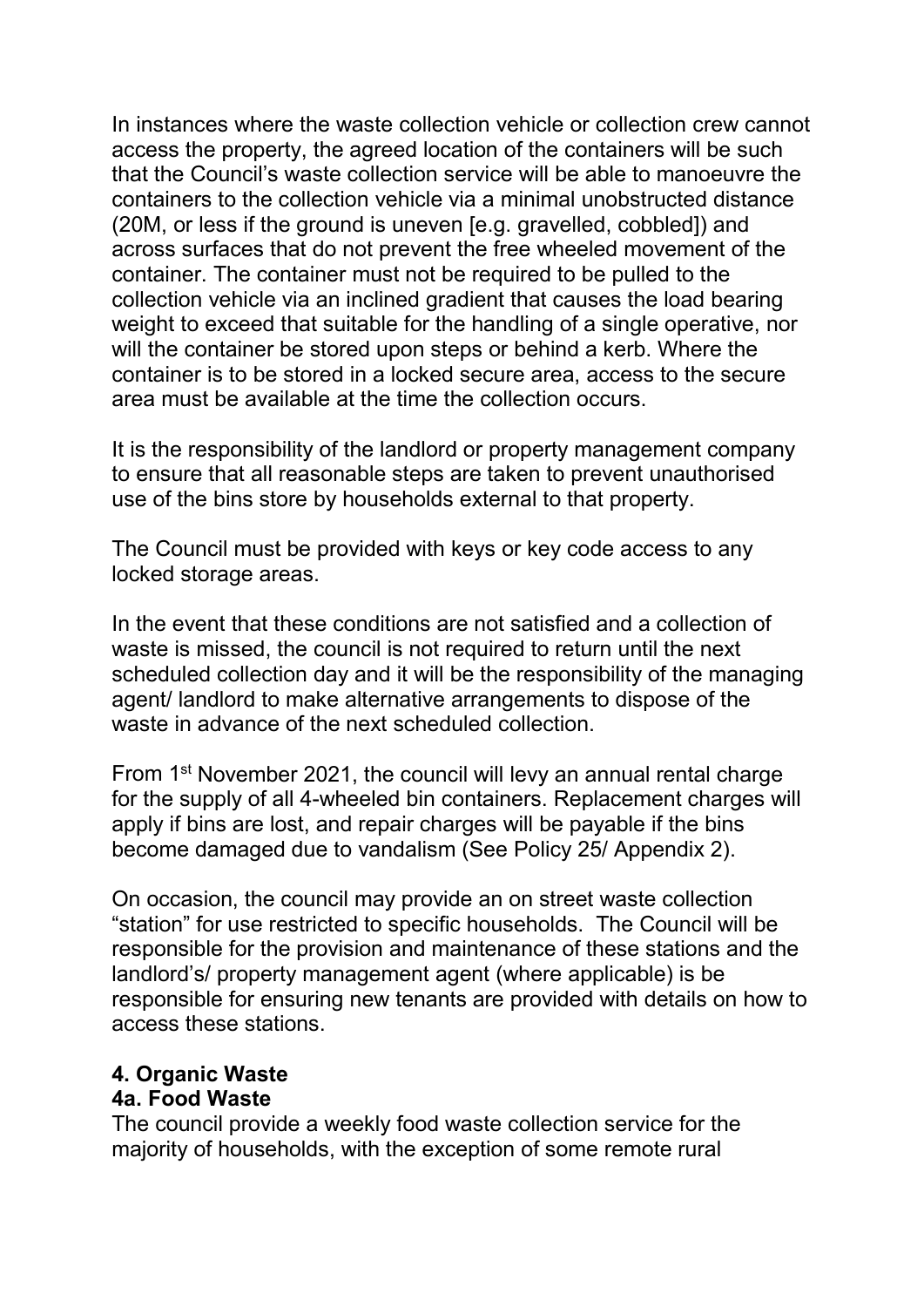properties in the south of the county and areas of Denbigh where access for the waste collection vehicle is not possible.

By March 2022, all households will be serviceable by a food waste vehicle.

Food waste includes ALL cooked and raw foods, including bones but excluding used cooking oil. Cut flowers are also permitted.

Orange 23litre kerbside food waste caddies, silver kitchen caddies and an annual supply of compostable liners are supplied free of charge. Households in areas where the service operates are expected to recycle any food waste they want the council to take away. The council will seek to have 100% coverage of the food waste service by 2022.

If identified, the Council will reject Black bins (or pink refuse sacks) containing food, providing the household can be serviced by a food waste collection round. A tag or sticker will be placed on the rejected container. Householders must remove the food waste and place it in the orange caddy before representing the containers correctly on the next scheduled collection day. Households identified as not recycling food, despite being eligible for the food waste service will be subject to the Council's Household Waste and Recycling Enforcement procedures.

Residents can request replacement compostable liners in the following ways:

- Tie a food waste liner (or the reorder tag at the end of the roll) to the to the handle of the orange kerbside caddy and the collection crew will leave a roll in or next to the caddy after the caddy has been emptied (Preferred and most efficient, environmentally friendly method). Please remember to remove the tag/liner once you have received your new roll.
- Collect a roll of liners from your local library, one stop shop or public Council reception area.
- If the other methods cannot be used, caddy liner stocks can be replenished by requesting a roll online on the council website or telephoning the contact centre.

#### **4b. Garden Waste**

Garden waste is collected on a fortnightly basis through a chargeable subscription

service. Garden waste bins are green and have a 140 litre capacity. Residents can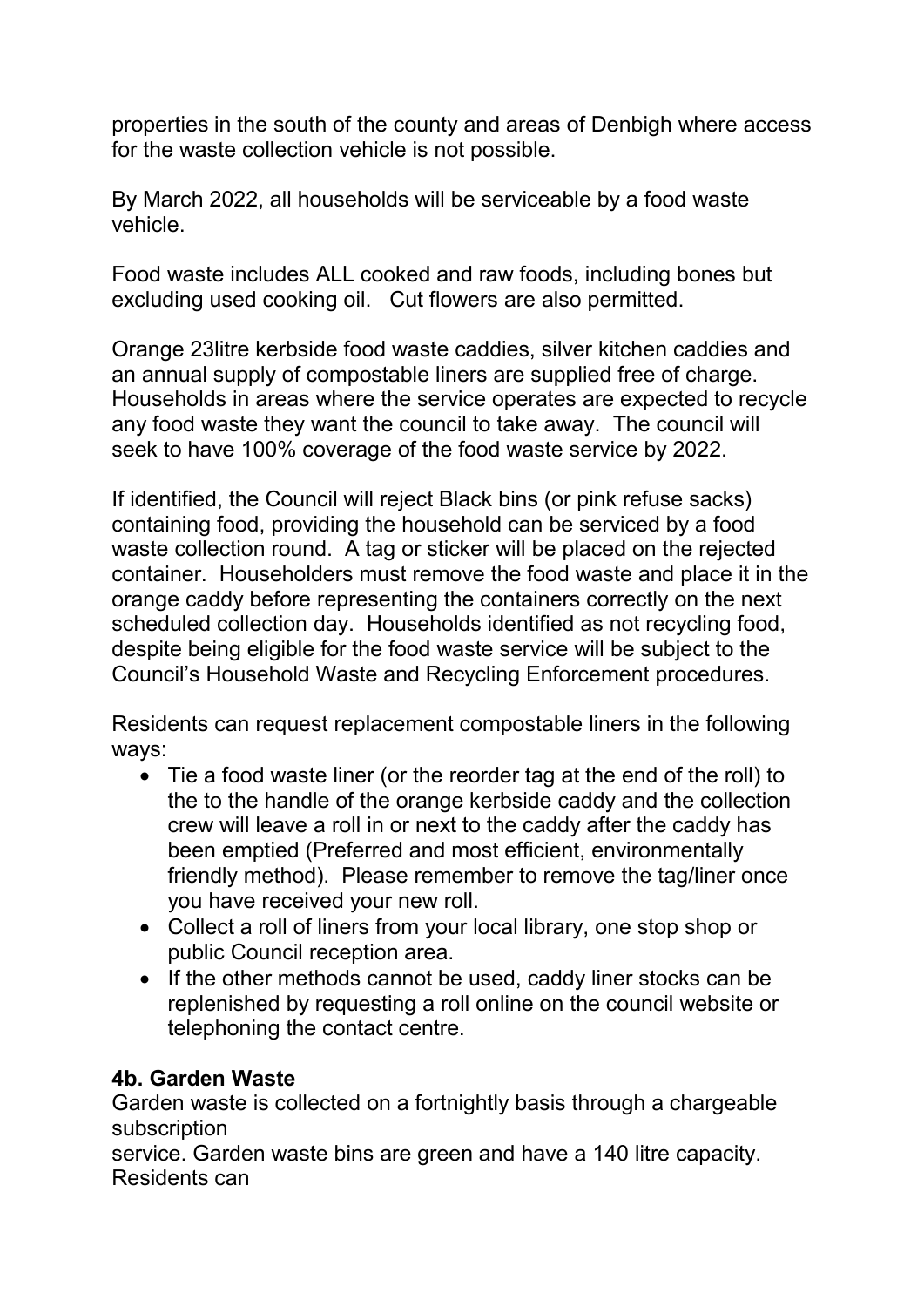subscribe for additional bins to be emptied as part of the service. Garden waste is

classed as:

- Grass cuttings and leaves
- Cut flowers
- Trimmings
- Hedge cuttings
- Weeds
- Small braches/twigs
- Wind fallen fruit

Further details are available on the Council's website [www.denbighshire.gov.uk/gardenwaste.](http://www.denbighshire.gov.uk/gardenwaste)

The Council charges for the kerbside collection of garden waste. The service operates all year round (Up to 26 collections per year, weather permitting).

"Difficult to access" Households (i.e. those on a sack collection for refuse) wishing to subscribe to the garden waste service may be offered 3 or 6 x 50 litre re-useable green dumpy sacks (depending on locations). This service is also chargeable.

# **5. Prohibited items – all waste containers**

The following items are prohibited from **all** containers:

- Hazardous waste (e.g. asbestos and plasterboard)
- Liquids (including paint and oil)
- Soil, rubble and stone
- Hot ashes
- Electrical items and batteries
- Loose dust (e.g. plaster, cement dust or vacuum dust).

These items can pose a threat to human health and safety or could cause damage to the waste collection vehicle and waste treatment infrastructure if not disposed of carefully. For example, batteries and hot ashes can cause fires either in the waste collection vehicle or waste w transfer station. Soil and rubble can cause a wheeled bin to become overweight and cause manual handling injuries, or impact injuries if it falls off the bin lift during the emptying process.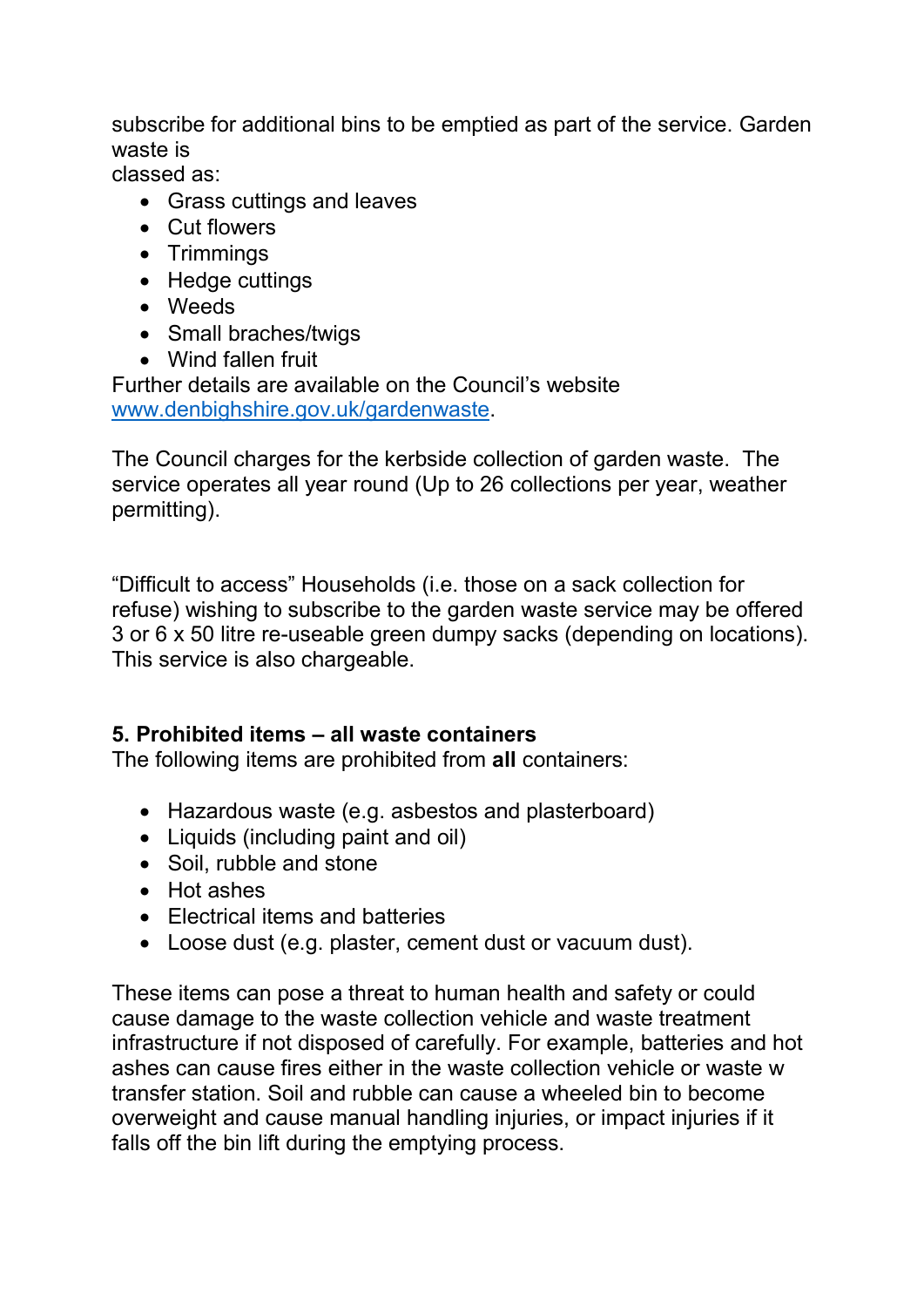Failure to comply with this Policy will result in non-collection of waste, and residents will be responsible for making their own arrangements for safe and appropriate disposal. Some prohibited items can be taken to any of Denbighshire's Household Recycling Centres (See Policy 26 for the Use of Household Waste Recycling Centre Policy).

Many retailers provide free household battery disposal points, including large supermarkets and electrical stores. Large retailers or electrical equipment have a duty to takeback all items where the length of the longest side is 25cm or more.

In all cases, where prohibited items are identified by our waste collection crew, wheeled bins will be tagged to inform the household why the bin has been rejected.

Residents who do not observe this Policy may also be liable to action under the Council's Waste and Recycling Enforcement Policy (Link to Policy 25 / Appendix 1).

#### . **6. Presentation of waste and recycling containers on collection day**

6a. All waste containers are to be presented correctly at the kerbside or at an agreed designated collection point by 7am on the scheduled collection day to guarantee they will be collected. Bins must be presented with wheels and/or handles (if applicable) facing outwards. Collection times will vary as the service make round changes on a regular basis to optimise completion times. Bins not presented at the time the collection vehicle passes will not be emptied and the council will not return for them. Residents missing their collections will have to dispose of the waste themselves at a local Household Waste Recycling Centre or wait until their next scheduled collection. Residents taking waste to a household recycling centre must ensure all waste is presorted. No recycling or food waste is allowed in residual waste (See Policy 26 for the Use of Household Recycling Centres).

6b. Residents are responsible for ensuring that bins awaiting collection are not causing an obstruction to pedestrians or motorists.

6c. The Council must return the bin to any designated collection point after collection. Waste containers must be returned by waste collection crews in a manner that does not obstructed the footways, or driveways.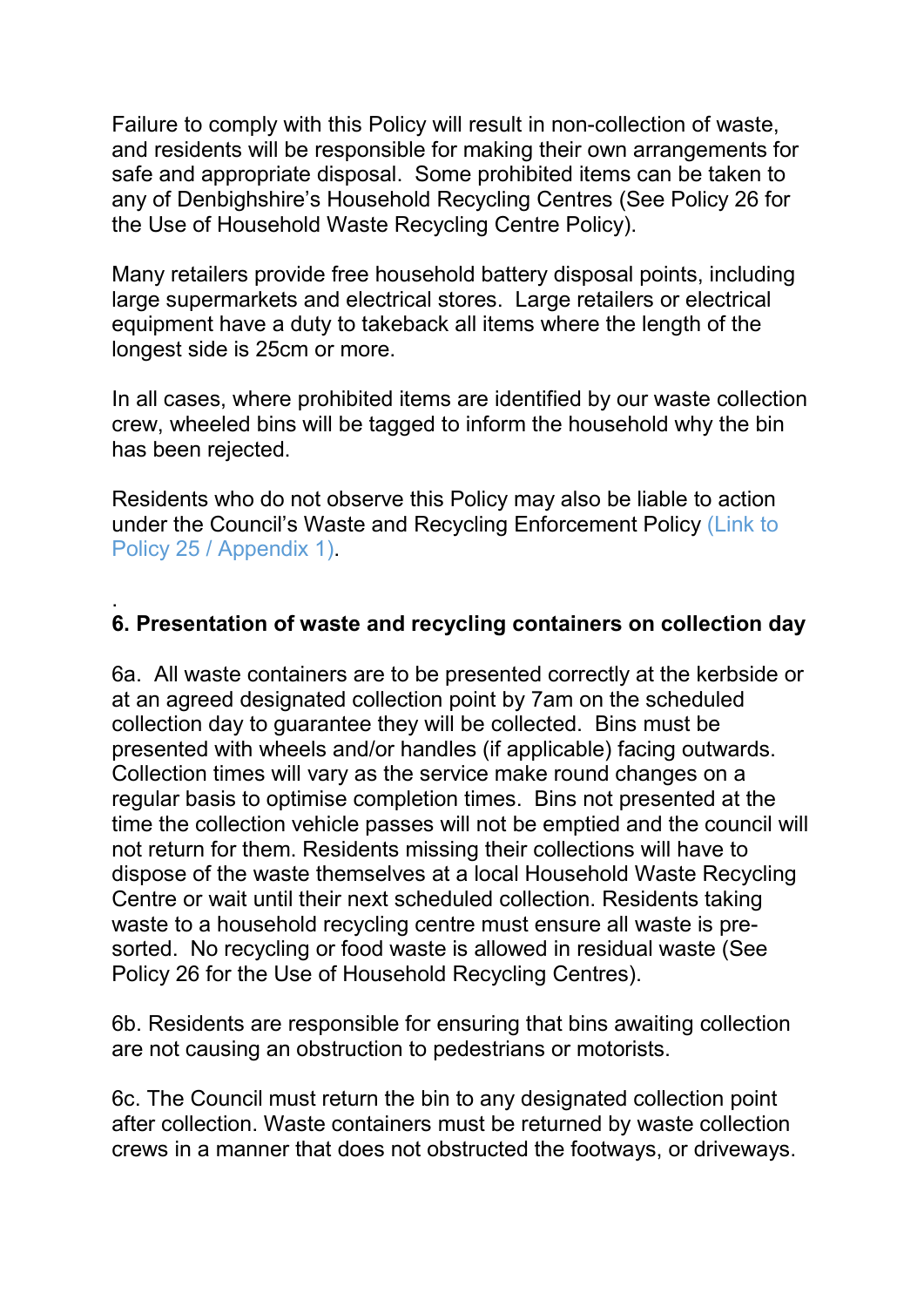6d. Residents are responsible for ensuring that all waste containers are presented with the lids (where applicable) closed. No side waste is accepted. All waste must be contained within the container (With the exception of additional recycling as detailed in Policy 1)

6e. Waste collection crews are responsible for clearing up any spillages that they cause where is it safe to do so. Exceptions may apply on the dry recycling service during periods of high winds where bins are presented "overfilled" by householders causing waste to escape from the container. This is especially the case if the container is presented next to a busy road, and where the speed limit exceeds 30mph.

6f. Residents must make every effort to present their wheeled bins ON the day of collection as close as possible to 7am. Households presenting their bins the night before could are at risk of being issued a fixed penalty for littering should waste escape for their container while it is waiting to be collected. Similarly, households could be issued with a littering fixed penalty if waste escapes from the bin due to it being overfilled. (Putting you bin out the night before also increases the risk that someone else contaminates your bin by placing the wrong waste in it.)

Enforcement action will not be taken to households awaiting a late collection providing households have presented their waste in accordance with the Household Waste and Recycling Policies (i.e. If a bin is presented correctly with all waste contained within a closed lidded bin).

6g. Residents presenting bins on the public highway (including pavements) should take their bins back onto their property as soon as is reasonably practicable and in any case by 7am on the next day after collection. Wheeled bins left out after this time are not permitted to be on the public highway and will be subject to enforcement procedures under Section 46 of the environmental Protection Act, 1990.

6h. All bins must remain on residents' properties, except when they are to be emptied on the day of collection, or awaiting a late collection. Householders have a responsibility for keeping the bins safe while they are on their property and to protect them from misuse and damage. From 1st November 2021, Charges apply for replacement bins (see Section 15).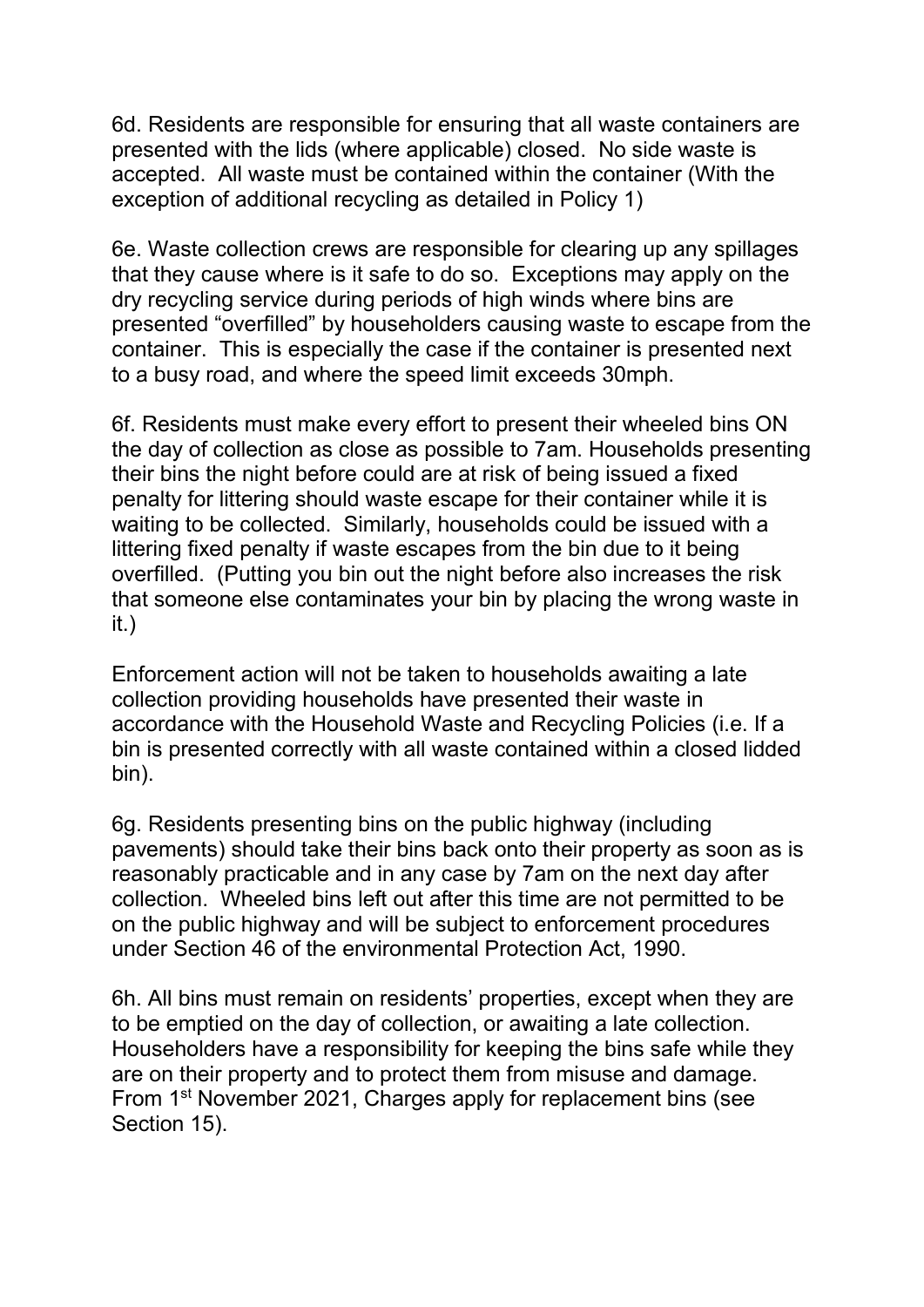6i. Households who are not able to present their own waste container due to infirmity or disability may be entitled to register on the Council's Assisted Collection Service (See Policy 16). Successful applicants will agree an accessible collection point from inside the curtilage of the resident's property.

# **7. Collection from Private and un-adopted roads**

The decision (whether or not to travel on un-adopted roads) will be a managerial one - based upon the following criteria:

- Risk assessment by service managers, particularly in relation to the following hazards:
	- $\triangleright$  Health and safety risks (reversing in restricted spaces etc.);
	- $\triangleright$  risk of causing damage to non-DCC assets including the structure of the road / manhole covers / parked vehicles /street furniture/ overhanging vegetation/ bridge weight and height restrictions;
	- Operational considerations, including ease or otherwise of utilising the un-adopted road including the amount of reversing required, availability of required turning circle and round efficiencies (i.e. the availability of a suitable sized waste collection vehicle in that location on the given collect day).

In all cases where householders are making (or are likely to make) incorrect assumptions about where to present their waste for collection – the householder will be formally notified what the Waste Collection Authorities requirements are.

# **8. Overweight bins**

If any bin is too heavy to be moved safely by the collection operative or lifted by the

collection vehicle, the bin will be left at the point of presentation. **Collection** 

operatives will place a sticker or tag on the bin with an indication as to why the wheeled bin was not emptied. It is likely that heavy bins contain prohibited items (see Policy 6) and the householder may be subject to the Council's enforcement procedures.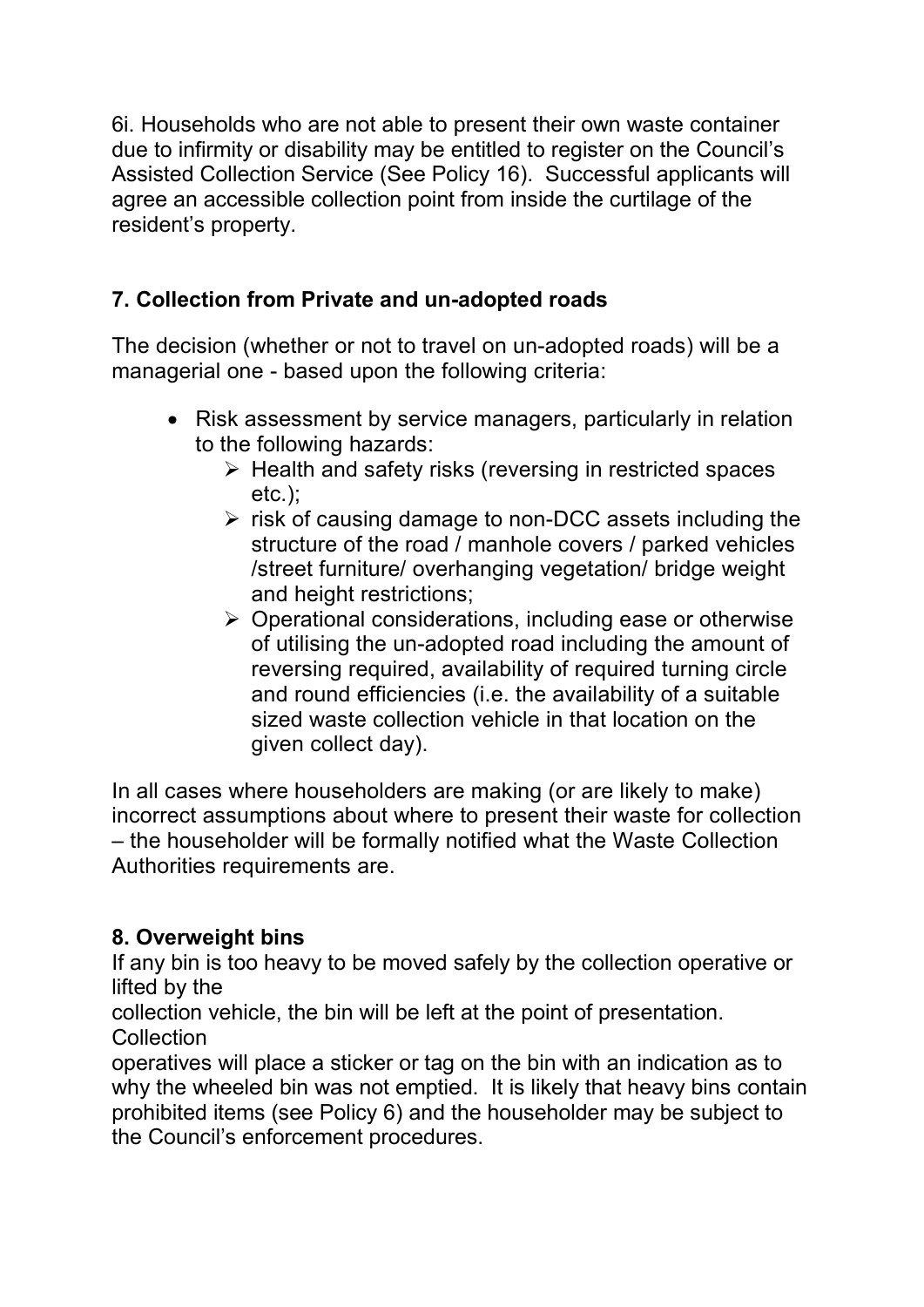When a bin is found to be too heavy or damaged and cannot be moved safely, the

householder will be required to reduce the weight of the bin, before presenting it on

the next scheduled collection day. Any prohibited items will also have to be removed. The Council will not return to empty the bin before the next scheduled collection day.

## **9. Damaged bins**

9a. If your wheeled bin is damaged, it may not be emptied. Bins with missing wheels, broken handles or severe cracks on the main body of the bins will not be emptied as if the waste collect crew deem it is unsafe to manoeuvre or empty them. If we are unable to empty your bin because it is too damaged, we will tag or sticker the bins to explain why. You must arrange for your bin to be repaired or replaced (from the 1<sup>st</sup>November 2021, charges apply for supply of replacement bins).

9b. If the bin is damaged by the Operational Crews during the lifting process, the crews will report the damage and automatically order a free replacement bin which will be delivered before your next collection day for that waste type, and no later than 10 working days. Occasionally, the Council are unable to supply waste containers within 10 working days due to national shortages. In such cases, disposable sacks will be provided until a container can be sourced and delivered.

#### **10. Bin/sack contamination**

Residents are required to present the correct type of waste in each individual waste container. If incorrect waste is presented in any container, the council reserve the right not to empty/collect the container.

Plastic carrier type bags or any film storage bags are not permitted in either the blue recycling bin (or clear recycling sacks provided to households on our sack service), food waste caddy or green garden waste bins. Only compostable food waste caddy liners supplied by the Council should be used to hold recycled food. Dry recycling needs to be loose within your blue bin, blue re-usable sack or clear disposable sack.

Biodegradable or Compostable packaging of any type must not be placed in any recycling containers, including the garden waste bin. The only exception is the use of compostable liners supplied by the Council for the food waste service.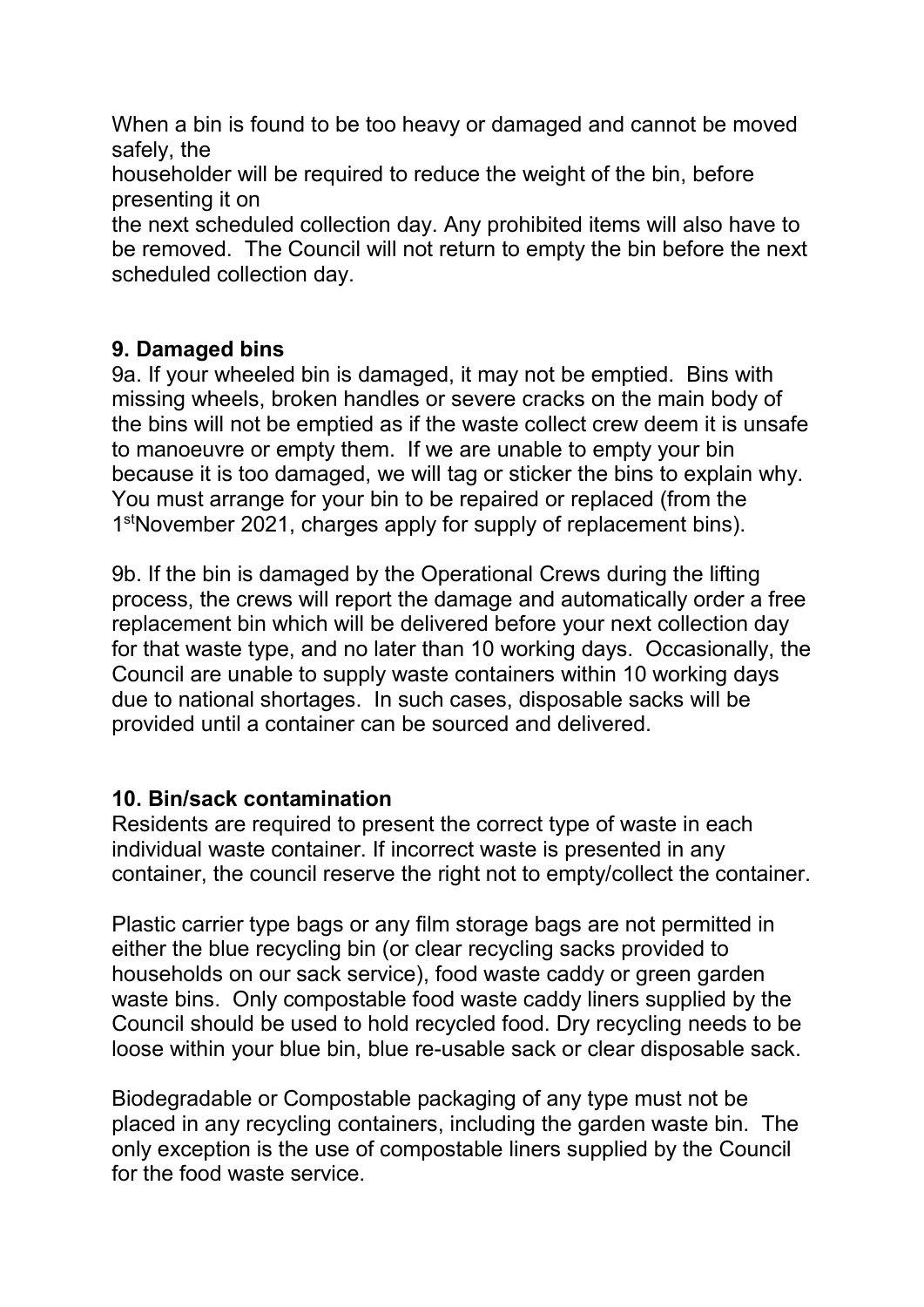The contents of the blue recycling bin (or clear disposable sack), food waste caddy and green garden waste bins will be inspected before emptying. If any other material, other than that specified in Policy 1, is present in any of the containers, these will not be emptied and a sticker or tag will be placed on the bin advising the reasons why. The Council will not return to collect these bins prior to the next scheduled collection day and residents must remove the incorrect waste, to ensure the contents of the bin(s) comply with the Council's waste collection requirements.

The black wheeled bin (or pink disposable sack) may also be inspected. If recyclable items are found in the bin, the Council has the right to decline collection of the bin. Households failing to sort their rubbish into the correct containers on at least 4 occasions over a 12-month period will be subject to a £100 fixed penalty notice See Household Waste Enforcement Policy Appendix 1)

## **11. Presentation of excess waste**

#### **11a. Closed lids**

All bins must be presented with closed lids. If a bin is presented with the lid raised, it

may not be safe to empty. If a bin is presented overfilled with the lid open, it will not be emptied and the collection crew will leave a sticker on the bin advising of the reason.

The resident must either take the waste to a Household Waste Recycling Centre, arrange for a private collection from a registered waste carrier or wait until the next scheduled collection, when the bin must be presented with excess waste removed and the lid closed.

#### **11b. Side waste / excess waste (All containers except blue bins)**

Excess and side waste presented outside a bin will not be taken by the collection crews at any time. If excess waste is presented the Council may take formal enforcement action.

#### **11c. Side / excess waste (Blue bins for dry mixed recycling only)**

Residents may place out extra dry recycling waste for collection by the side of their blue bin. The items must be presented loose in a cardboard box (which will not be returned) or a re-usable bag or kerbside style box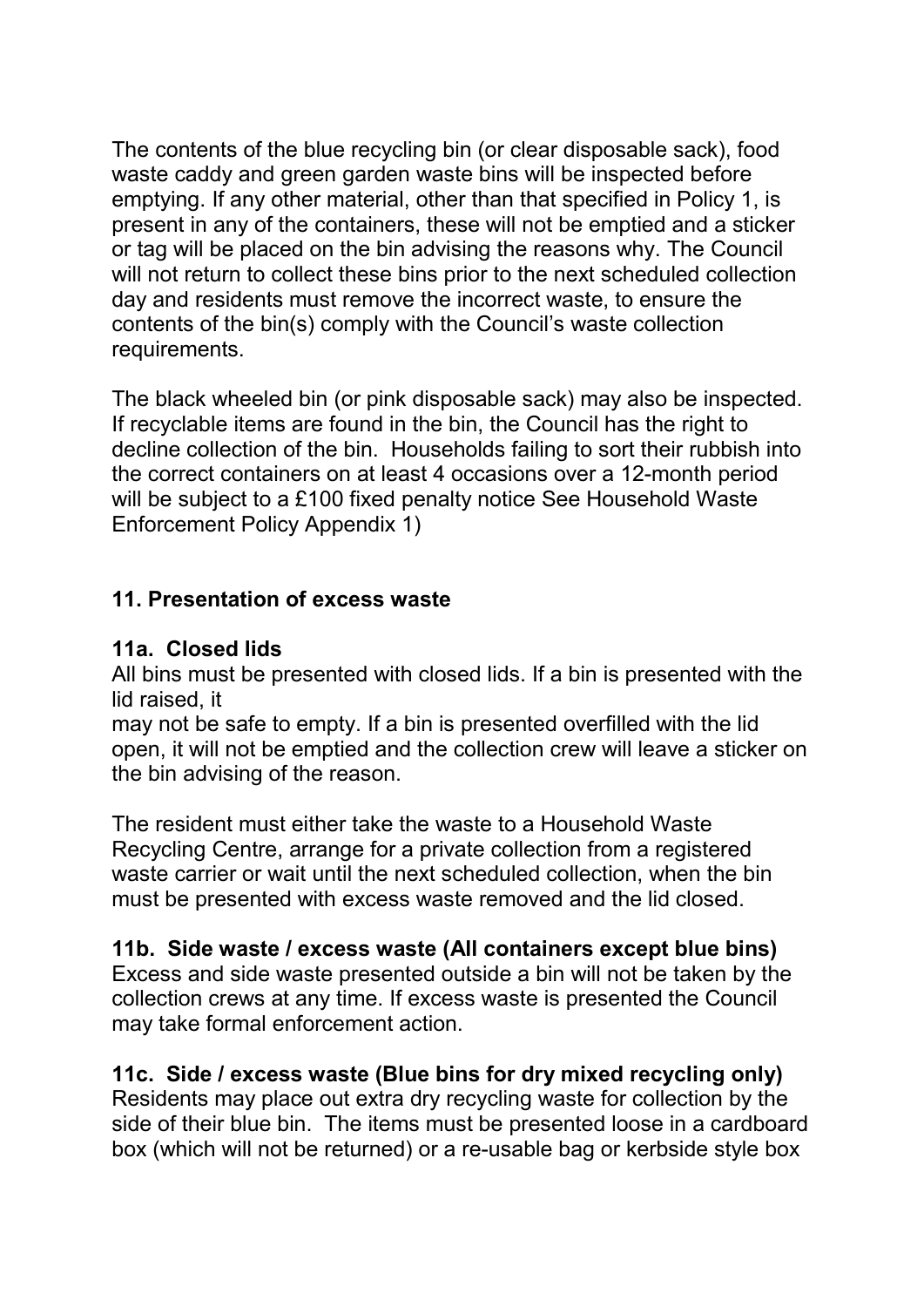(which will be returned). Glass bottles and jars must only be presented in the blue bin for safety reasons.

Residents should only present extra waste on the day of collection (not the night before) to try to keep the waste dry and prevent it from escaping in windy weather. Residents are advised NOT to put out extra waste during extreme weather conditions and must take responsibility for clearing up wind-blown litter that has escaped from their waste.

#### **12. Missed collections**

Where a bin has been presented correctly but has not been emptied, the Council will return to empty the bin within 48 working hours of it being reported, providing the report of a missed collection has been made within 72 working hours of the collection round taking place.

Most waste collection vehicles are fitted with CCTV cameras and in-cab technology, which provides the Council with real time information on the bin collection service. This real time information may be used to investigate any reported collection issues.

There could be a reason why your bin was not collected. If we rejected your bin the operational crew will place a tag or sticker on your bin to explain why, as well as report the issue at the time through the vehicle telematics systems.

The operational crew use on on-board telematics system to record all households where bins were not presented at the time of the collection.

We will not return for rejected bins or bins not placed out on time by a household.

To report a missed bin collection please visit www.denbighshire.gov.uk/

#### **13. Wheeled bin repairs**

The Council offers a wheelie bin repair service for the replacement of lids, wheels and axles. If the main body of a bin is cracked, this cannot be repaired, householders will need to purchase a replacement bin (See Policy 14 on container charges).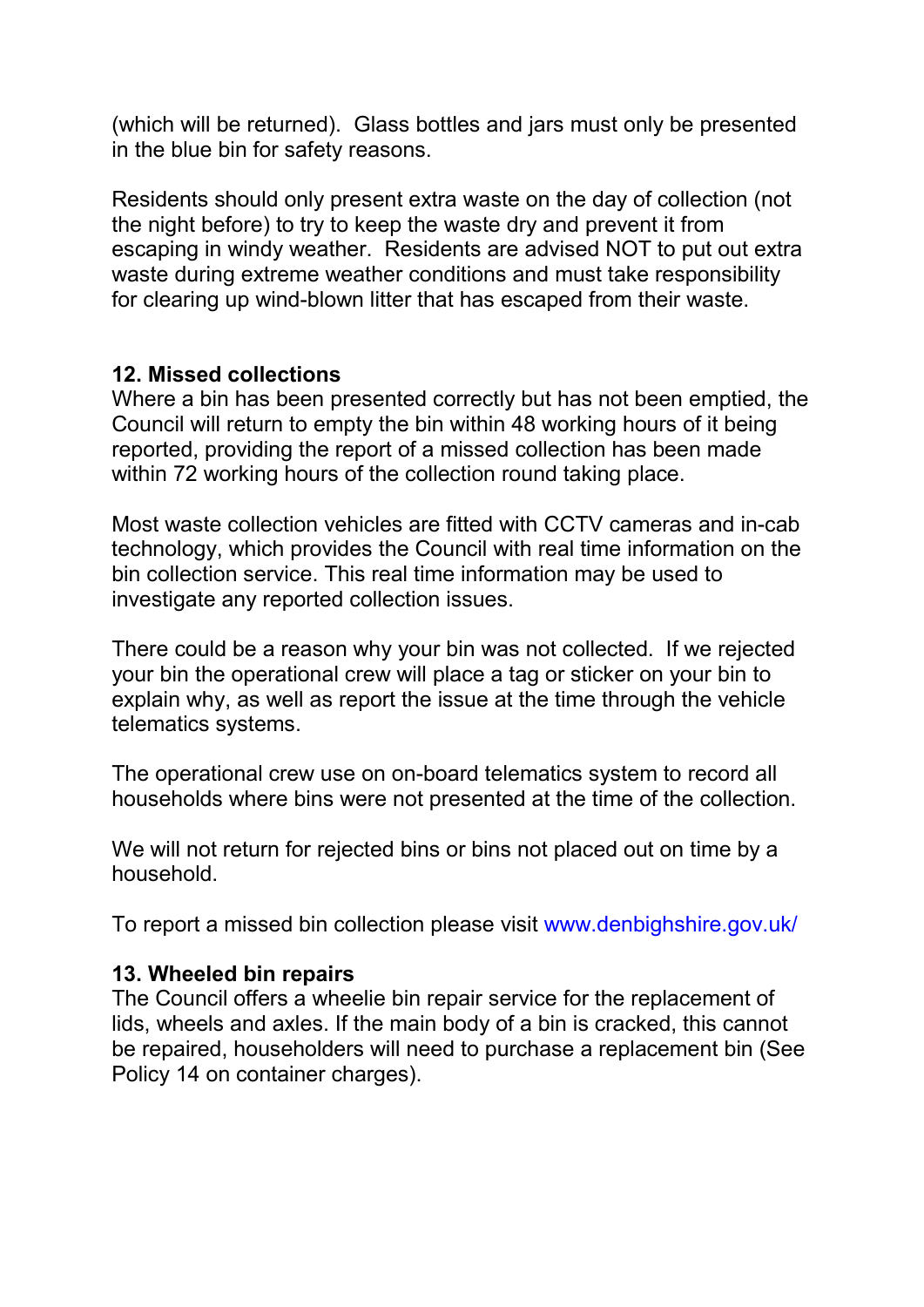#### **14. Charges for the supply and delivery of new or replacement bins**

14a. From November  $1^{st}$  2021, there is a charge for the supply and delivery of new or replacement bins, including the initial provision to householders or developers of new properties. The charge for a new bin will be reviewed annually and published as part of the Council's Fees and Charges register.

The charges apply if residents request a replacement bin due to the bin being lost, stolen or damaged. If a resident requests to exchange a bin for a different size, or the removal and replacement of a contaminated blue recycling or green garden waste bin, charges will also apply.

The only exception to this is where a household requests to exchange a large bin for a small and is thereby able to continue to present their bins for collection i.e. does not need to apply to the assisted collections service. In this instance, a bin exchange will be carried out free of charge.

14b. For tenanted properties, it is a landlord's responsibility to supply both and blue and black bins for their tenants upon the signing of a new tenancy agreement, for which the same charges apply. VAT is payable. However, it is the tenant's responsibility to ensure that landlords agree to this provision before they enter into an agreement, as the council can only enforce this provision with licenced landlords.

14c. If the loss or damage is proven to be the fault of the refuse collection crews or collection vehicles no charge will apply. However, this will be at the discretion of Denbighshire County Council. Collection crews have a duty to report any damage they cause to bins or if a bin falls into the back of a wagon during collection. If this happens a new bin will be ordered for you automatically if the collectors know which household the bin came from. If the resident believes the damage was done by the crews, it must be reported within two weeks (10 working days) of the collection when the alleged damage took place to be eligible for a free replacement. From December 2021, operational crews will be reporting all pre-existing damage to bins through the on-board tracker system and this evidence will be used to substantiate claims against the Council. On board cameras will also be used to substantiate claims where necessary.

14d. Payment must be made when a bin is ordered and bins will not be delivered until receipt of the payment. This payment is non-refundable. Bins will be delivered within10 working days of receipt of payment.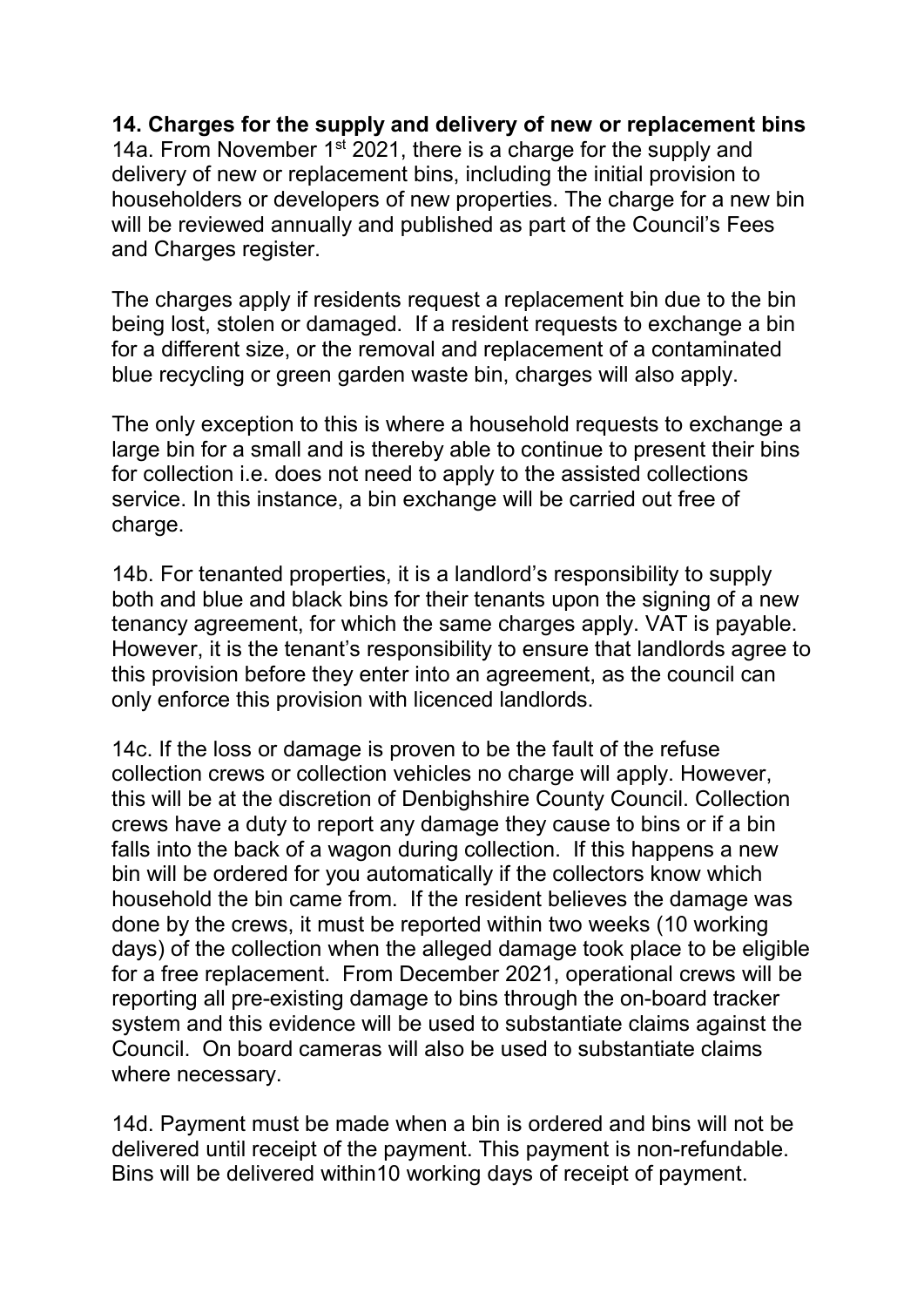14e. The bin remains the property of the Council and must remain at the house/flat if the ownership/tenancy of the property changes hands (unless it is an authorised additional bin, in which case the bin can be transferred to another property within Denbighshire Council. If approved additional bins are transferred to another property in the Denbighshire County Area, it is the responsibility of the resident to notify us of the new address so the bin can be approved to be emptied at the new address.

No refunds are given should a household wish us to collect an unwanted bin, but the collection will be provided free of charge. If a household has paid for a bin that they are not entitled to and present the bin with waste at the kerbside (for example they present two black bins but are only permitted to have one emptied), DCC reserve the right to recover the bin and no refund will be given.

For more information, see Policy 25 in the Waste Container Charges Policy (Add link)

#### **15. Wheelie bin identification**

15a. Residents should ensure their bins are clearly marked with their house/flat number. This will help recover their bin should it go missing and enable the crews to return bins to the correct collection point once emptied. It also helps crews to report the correct address, should a bin be damaged during the emptying process. Bin numbering reduces theft, or bins being taken in error by another household. From February 2021, all bins delivered by the council will contain the house number or a sticker for the household to complete with the house name (Which must be completed). These stickers must not be removed.

15b. The Council intend to supply microchipped black bins to all households when new containers are delivered in 2023 as part of the service change. Residents must not attempt to remove or interfere with the microchip. The cost of repair or replacement of bins due to any damaged caused to the bin or microchip will fall to the person liable for the council tax payments of the property to which the bin is registered, at the time the damage was reported.

The microchip holds no personal data about the occupiers of the property. It simply assigns a bin to an address. The microchip will be read every time the bin is emptied and helps the Council record any exceptional events with the collection process (e.g. Bin in Wagon,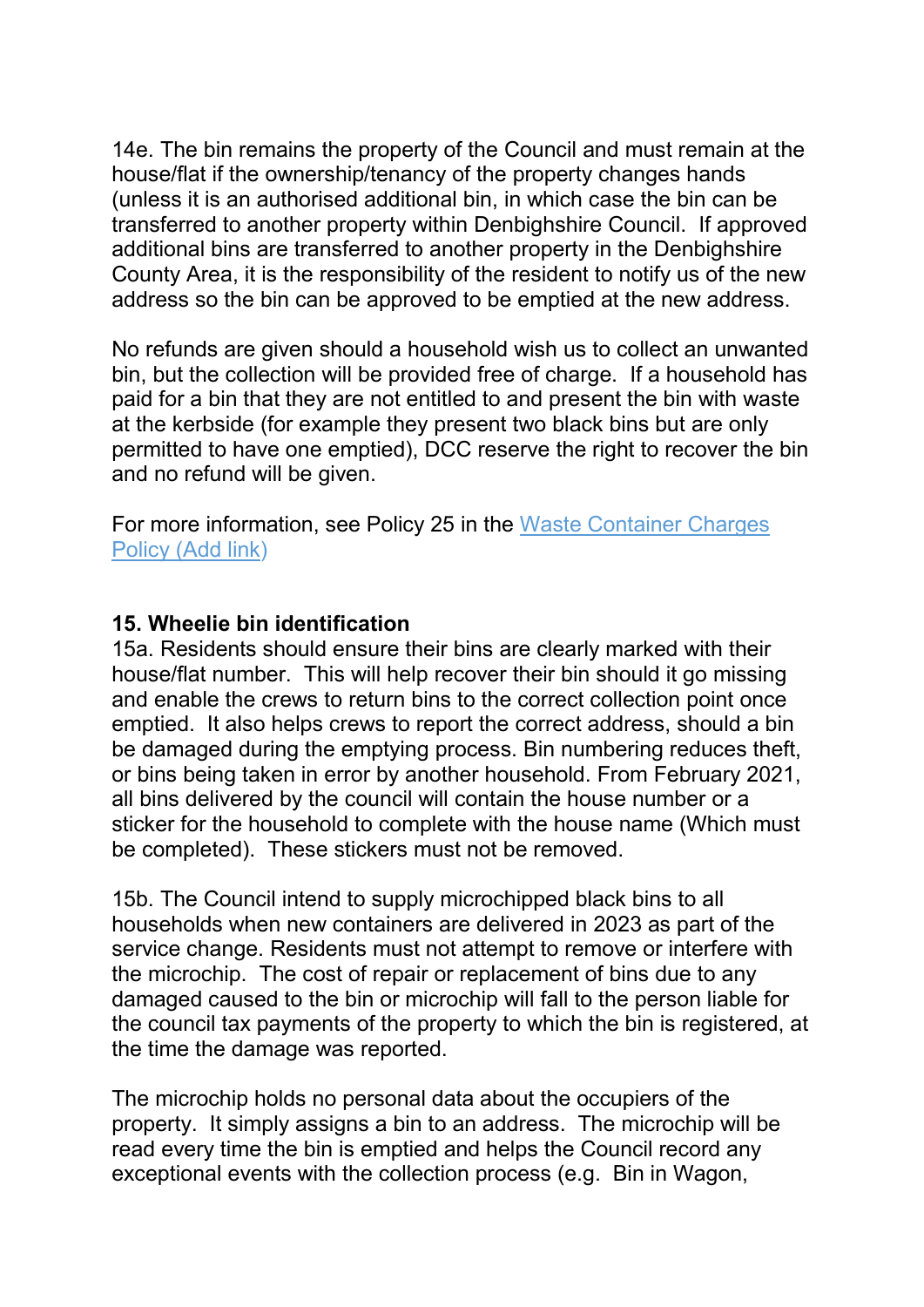Contamination, Side Waste Presented, bin damaged during emptying process, bin too heavy). This will assist the Council to target our educational and enforcement resources to optimise recycling behaviours and also improve the services we offer.

A microchip trial in the West Rhyl area of the County will be rolled out in 2021/22 where both re-useable sacks and 2 wheeled bins will be fitted with microchips.

# **16. Assisted Collections Service**

#### 16a. Eligibility criteria

The Council provides an Assisted Collections Service on request to residents due to age and infirmity, mobility or certain medical conditions, providing there is no-one else living at the property who is capable of presenting the bins. The service can also be requested for a temporary short-term application (due to recovery from surgery or broken bone, for example).

#### 16b. Application Process

Requests must be made via the Council's website [www.denbighshire.gov.uk/](http://www.denbighshire.gov.uk/) or the Council's contact centre (01824 706000) and each application will be considered on its individual merits. During the assessment process, the Council reserves the right to verify the information provided by contacting applicants either by telephone, a visit, requesting medical documentation from a GP or other medical practitioner (at no cost to the Council), or utilising records such as the Electoral Register.

An application will be assessed and applicants informed of the outcome within 15 working days of receipt of a fully completed application. Until formal notification of approval is provided, the resident is responsible for presenting the bin(s).

#### 16c. The collection

Where an assisted collection is provided, the collection crew will collect bins from the normal storage point and return them to the same point once emptied. Residents must ensure that bins are accessible on the property and any gates are unlocked on collection day. Dogs must be kept away from the storage area during the collection, or the collection may not be able to take place. The Council will not return for a collection if the collection crew report that there is no access to the property or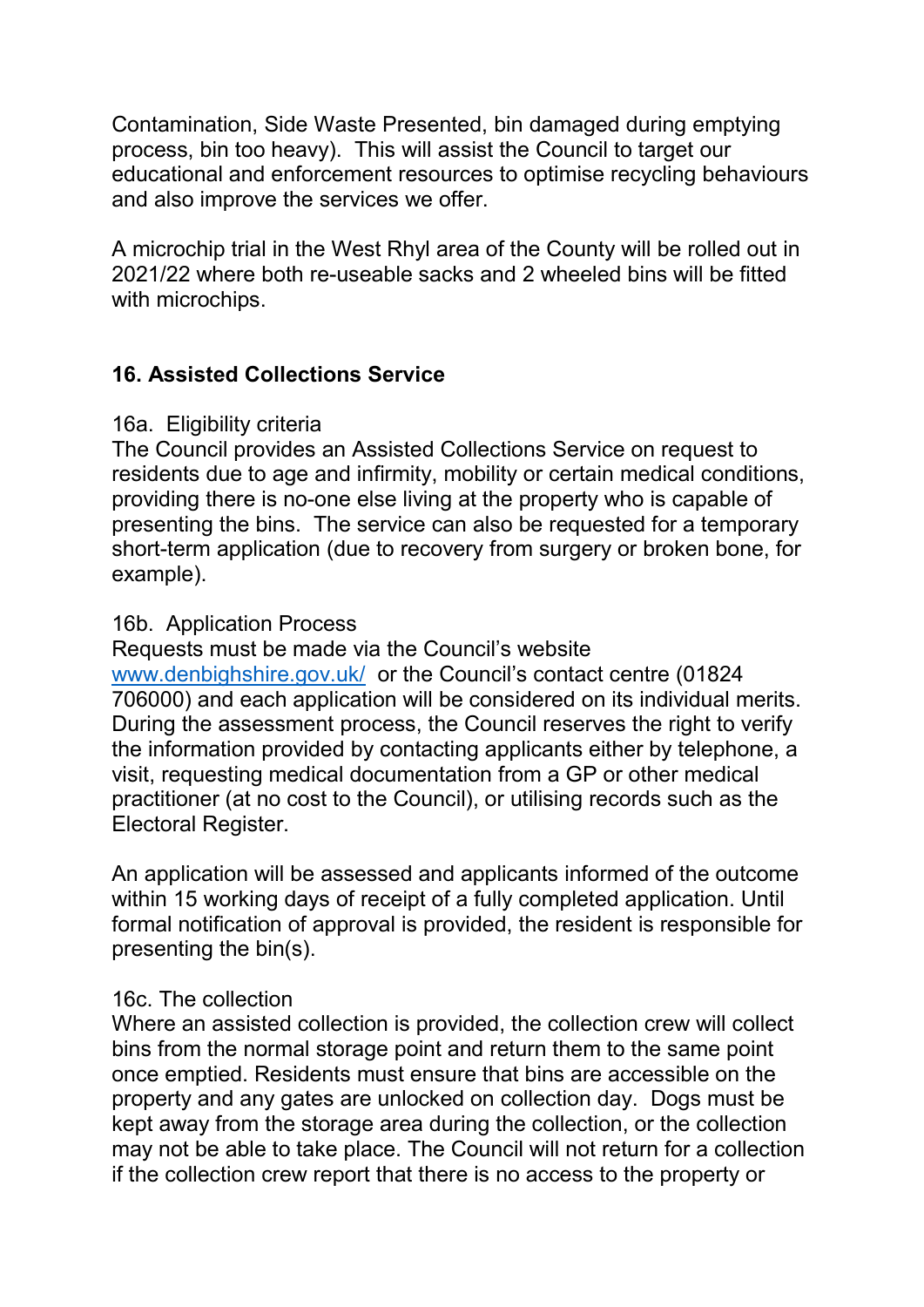bins. Operational crews must close all gates used to access the property after returning the empty container(s) to the agreed storage location.

#### 16d. Renewal of applications

Approved applications will automatically expire after 3 years. Applicants will receive a reminder notice 12 weeks before the expiry date and will be instructed to reapply for the service if it is still needed. If a renewal has not been completed by the expiry date, the residents address will be removed from the assisted collection database and assisted collections will stop.

## 16e. Cancellation of the service

Applicants must inform the council if they move home and no longer require he service at the address on the application. We also ask that families of loved ones that have passed away or have moved into supported living, contact the Council to let us know the service is no longer needed, at their earliest convenience.

# **17. NEW Requests for additional residual (black) bin capacity**

#### **17a. Eligibility for additional residual waste capacity (Large families)**

• Large families of six or more persons permanently residing at a property, may request additional residual (black) bin capacity.

Requests must be made via the Council's website **[www.denbighshire.gov.uk/](http://www.denbighshire.gov.uk/)** or the Council's contact centre (01824 706000) Each application will be assessed based on the requirement of the household and household size. The Council reserves the right to verify the information provided at any time by contacting applicants either by telephone, a visit or utilising records such as the Electoral Register.

The Council retain the right to audit the waste presented by any households authorised for additional residual waste capacity. Any such assessment will be triggered should the operational crews report that household is not recycling, or not recycling properly so that we can take steps to ensure that an applicant is fully utilising the Council's recycling services. Should it be determined that this is not the case, the household will receive one final written warning and provided with a recycling guide.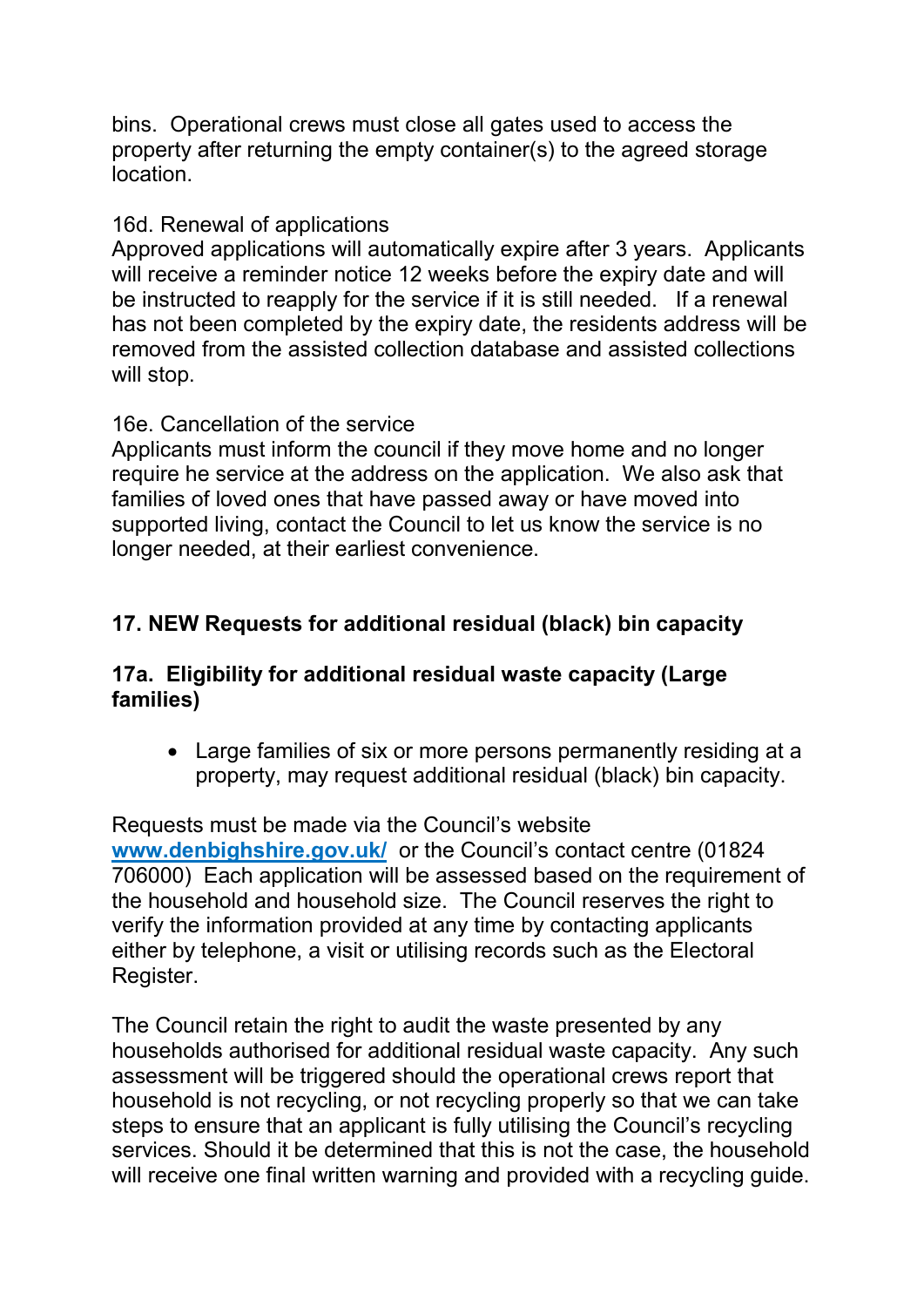Further instances (within a 12-month period) will result in the authorisation for additional residual waste capacity being withdrawn.

Applicants will be advised in writing within 15 working days of the outcome of their request. If the householder is entitled to increased capacity, they will be required to pay for the supply of the larger (or in some cases extra) black bin. The council will maintain a database to confirm approval of the additional container at the applicant's property.

Unauthorised additional bins will not be emptied and will be removed if re-presented.

Authorised additional bins will be reviewed regularly, to ensure householders still qualify for the service. When a review of the householder's status is undertaken, if the household no longer meets the Council's criteria, or if the completed review questionnaire is not received by the Council, residents will be informed that they are no longer eligible for additional capacity collections and the additional bin will not be emptied. At the request of the resident, the extra black bin will be removed at that time, free of charge.

The approval of an additional capacity bin is at the discretion of Denbighshire Council's operating in accordance with this policy.

#### **17b. Non-Infectious Hygiene Waste**

A household generating a significant quantity of non-infectious clinical waste, due to medical conditions of an individual who is permanently resident there will be entitled to apply for additional waste capacity. Applications are considered for families with children in disposable nappies, or from households where regular disposal of Absorbent Hygiene Products is required.

Non-infectious clinical waste is classified as low grade clinical waste such as:

- Dressings/swabs and bandages
- Disposable bedding
- Used disposable bed pans and liners
- Incontinence pads
- Disposable nappies
- Wipes and gloves
- Stoma bags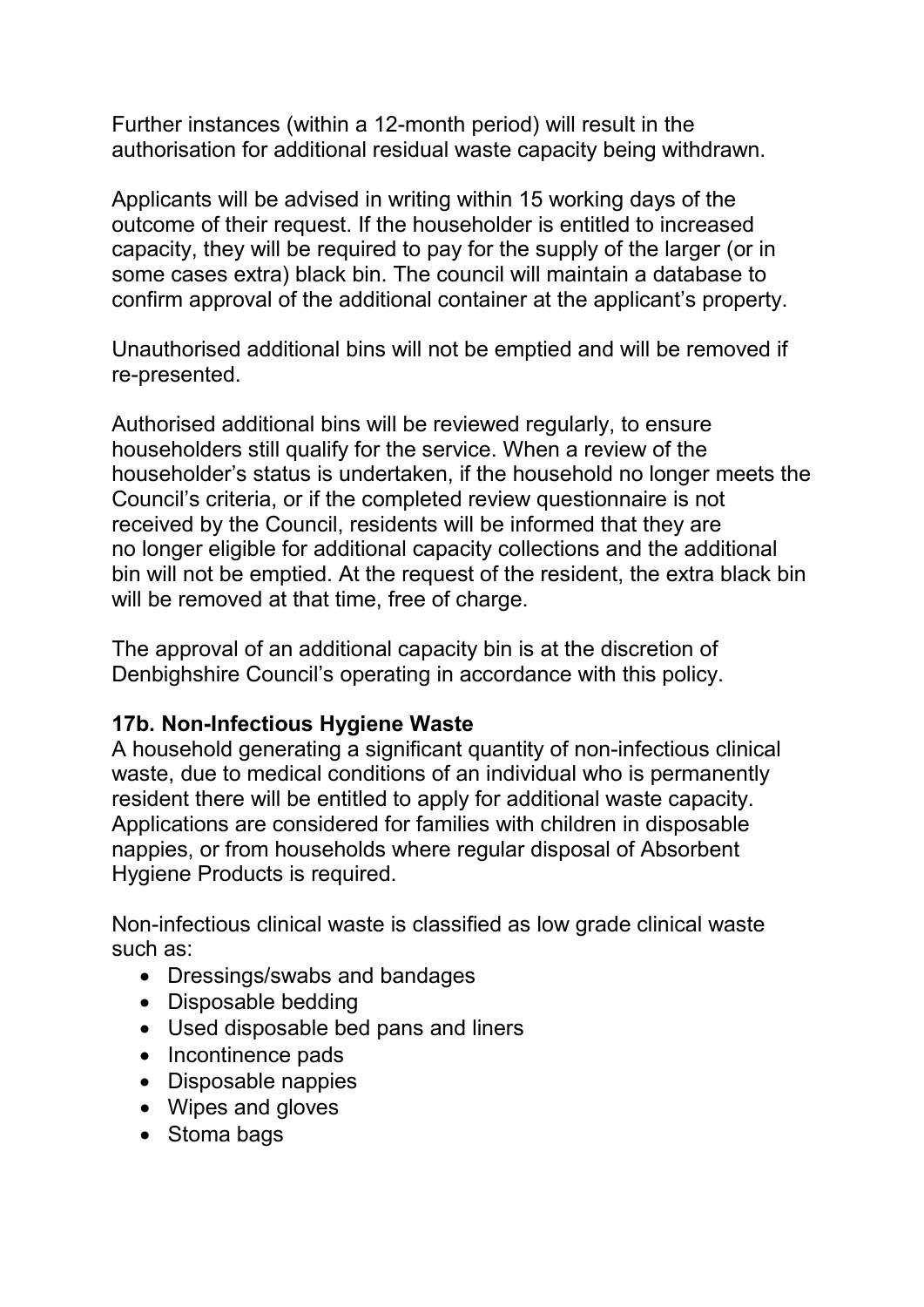• Empty urine containers where there is no risk of blood contamination

Requests can be made via the Council's website [www.denbighshire.gov.uk/](http://www.denbighshire.gov.uk/) or the Council's contact centre (01824 706000).

Each application will be individually assessed and the Council reserves the right to verify the information provided by contacting applicants either by telephone, a visit or utilising records such as the Electoral Register. This assessment may include an on-site waste audit, to assess that an applicant is fully utilising the Council's recycling services. Applicants will be advised in writing within 15 working days of the outcome of their request.

If an application is approved and the householder is entitled to increased capacity, the householder may proceed to order a back bin, for which charges apply. Unauthorised bins will not be emptied. The council has a right to recover unauthorised containers supporting the Council logo if presented without authorisation on the public highway.

All hygiene waste must be bagged securely to prevent the escape of fluids and smells. Authorised additional bins will be reviewed regularly, to ensure householders still qualify for the service. If, when a review of the householder's status is undertaken, a household no longer meets the Council's criteria, or if the completed review questionnaire is not received by the Council, the householder will be advised in writing and the additional bin will no longer be emptied.

At the request of the resident, the additional bin will be removed at that time, free of charge.

#### **18. Disposal of medical waste arising from GP issue or treatment in the home**

#### **18a. Needles/ Injection equipment (sharps)**

If you use injecting equipment your GP should prescribe you with the appropriate container e.g. a sharps box and local chemists provide disposal facilities for these. Needles or used sharps containers must not be put in any of your bins for disposal. Any bin containing this type of waste will not be collected.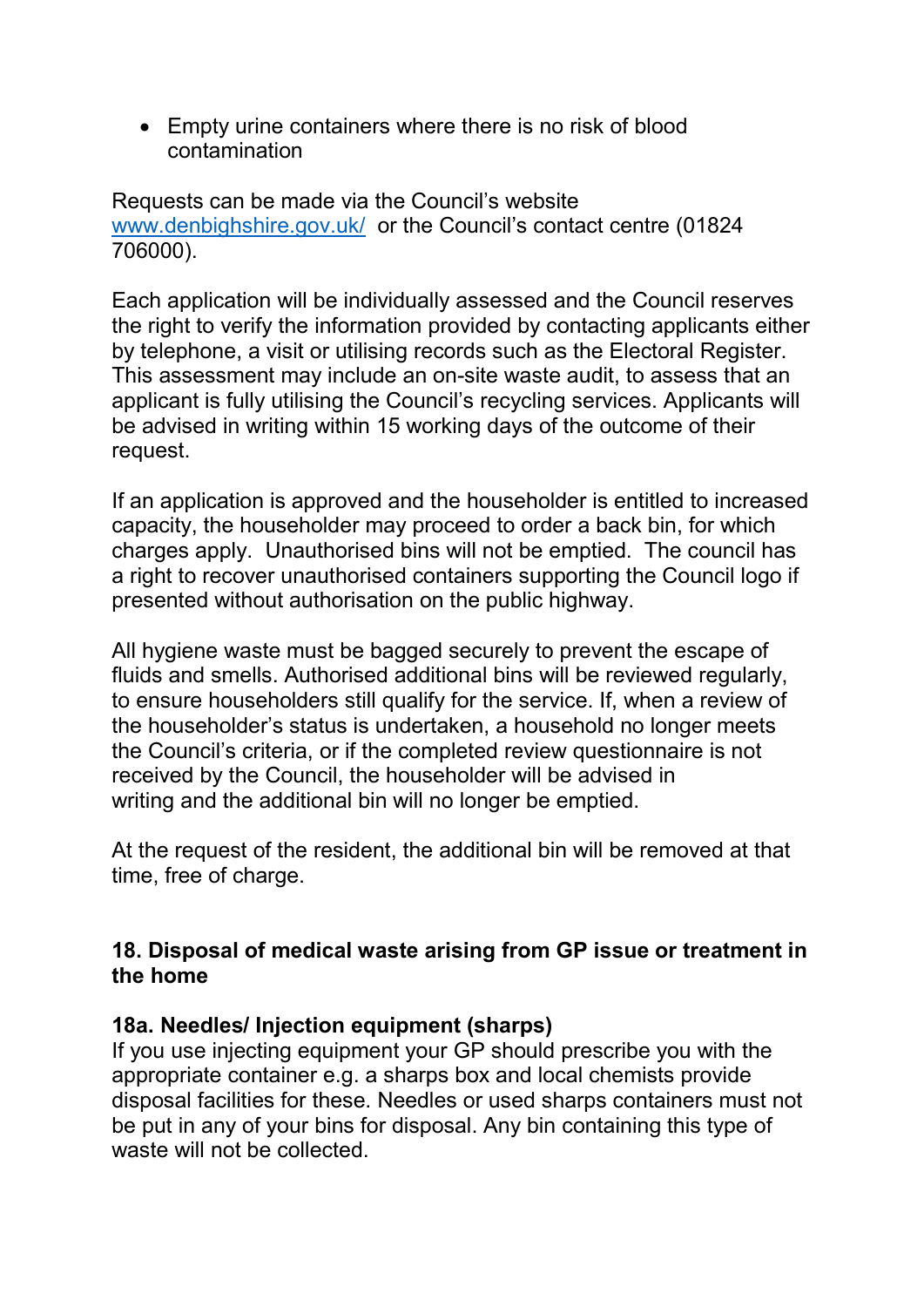#### **18b. Infectious waste**

All waste arising from treatment issued by a nurse or doctor at home should be taken away by the practitioner. During the Covid pandemic, the waste may be bagged placed in the residual bin, unless the waste arises from the treatment of an infectious disease. Infectious waste must be taken away by the practitioner and not be placed in any council waste container.

## **18c. Covid precautions**

If anyone in the household is self-isolating due to testing positive for the Covid-19 virus all waste must be isolated for at least 72 hours before being presented for collection. Tissues, masks, Covid testing kits and PPE must be double bagged and placed in the residual bin.

## **19. Requests for additional recycling bin capacity**

If a household requests additional recycling capacity, an additional blue recycling bin can be ordered (charges apply). For households on the Council sack collection service, additional clear sacks can be requested via the Council website [www.denbighshire.gov.uk/](http://www.denbighshire.gov.uk/) or the Council's contact centre (01824 706000), or collected in person from a One Stop Shop or library.

# **20. Abandoned bins**

When the Council deems a bin to be abandoned, arrangements will be made for these to be removed within 15 working days. Abandoned bins will either be re-used or recycled, depending upon their condition.

To report a suspected abandoned bin, please visit the Council website [www.denbighshire.gov.uk/](http://www.denbighshire.gov.uk/) or the Council's contact centre (01824 706000).

# **21. Collection of unwanted bins**

If a householder no longer requires a bin at their property, this can be collected using the Council's Bulky Waste Service (See Policy 22). The council will collect unwanted bins free of charge upon the delivery of any replacement containers. The council will hold a small stock of used containers so that they may be distributed to refugee/asylum seekers and other households moving into the area as part of a re-settlement scheme.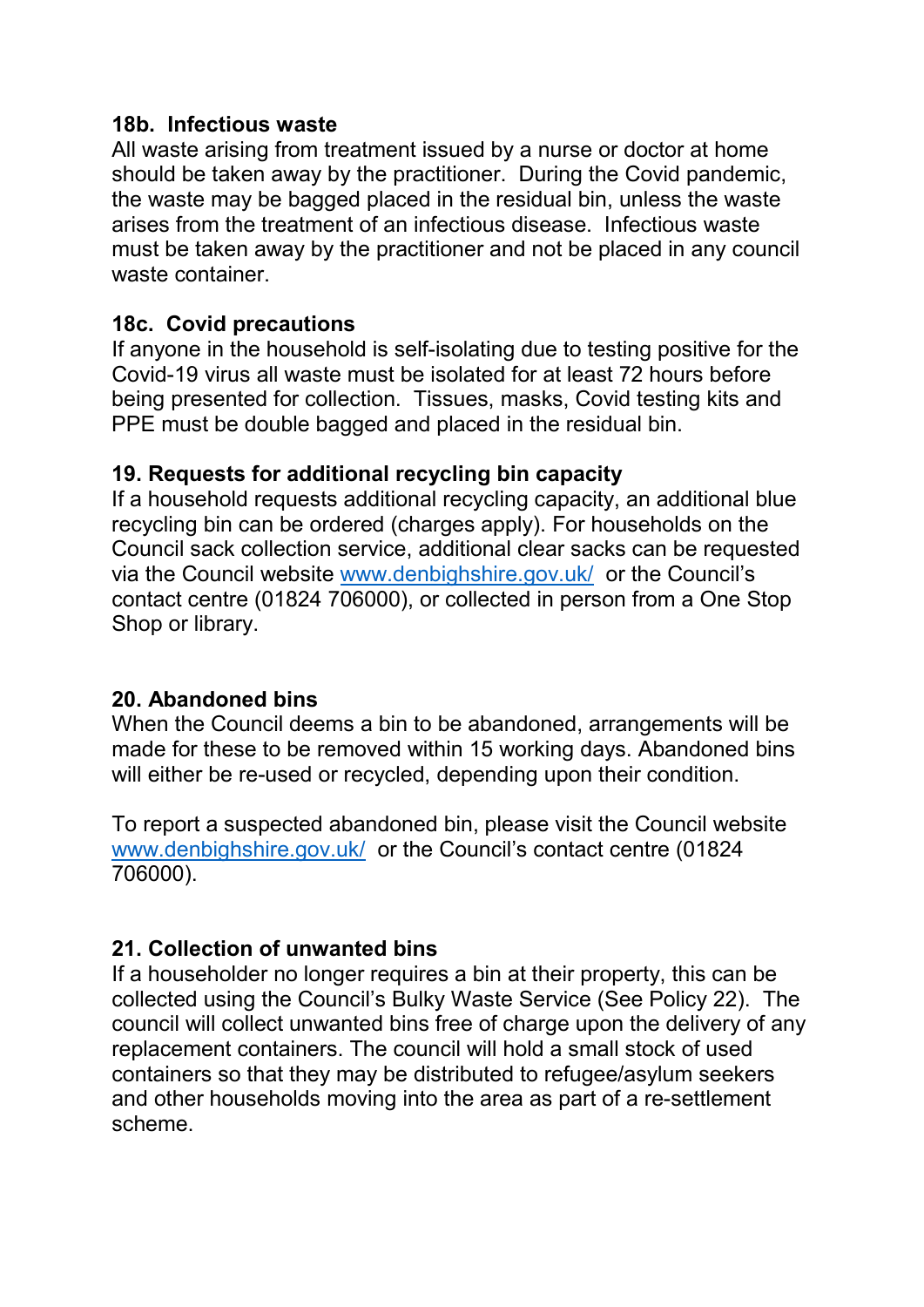Free bin exchanges are applicable to households requesting to downsize their bin as a larger bin is too difficult for them to move. This normally applies to elderly or infirm residents who have no one living with them to help move their bin, and where an assisted collection service can be avoided as the householder prefers to put out their own bin for collection independently.

DCC council waste containers cannot be taken to any household recycling park. When a new replacement waste container is supplied, the council will must away the old, damaged one at the time of delivery.

# **22. Collection of white goods, bulky items and furniture**

The Council offers a chargeable service for the collection of bulky items that do not fit into a 140l or 240ltr wheelie bin, the cost of which is reviewed annually and published as part of the Council's Fees and Charges register. Please refer to the Council's website [www.denbighshire.gov.uk/](http://www.denbighshire.gov.uk/) to find out what items the Council accept on the Bulky Waste Service. Items will be collected within 15 working days from the time of booking. Payments must be processed and paid in full before the visit is scheduled. The Council will retain the booking fee in the event of cancellations, but refund the per item charge.

# **23. Encouraging compliance to the Household Waste and Recycling Service** (Add link to Household Waste and Recycling

Enforcement Policy)

# **23a. Presentation of waste**

Section 46 of the Environmental Protection Act, 1990 gives the council powers to prescribe:

- What containers (size, colour and specification) must be used for specific waste types
- Where and when the waste container should be presented for collection
- When waste containers should not be present on the public highway.

The legislation also provides the council with the legal right to refuse to collect waste that has not been presented correctly, such as excess waste, prohibited waste and waste put in the wrong bin.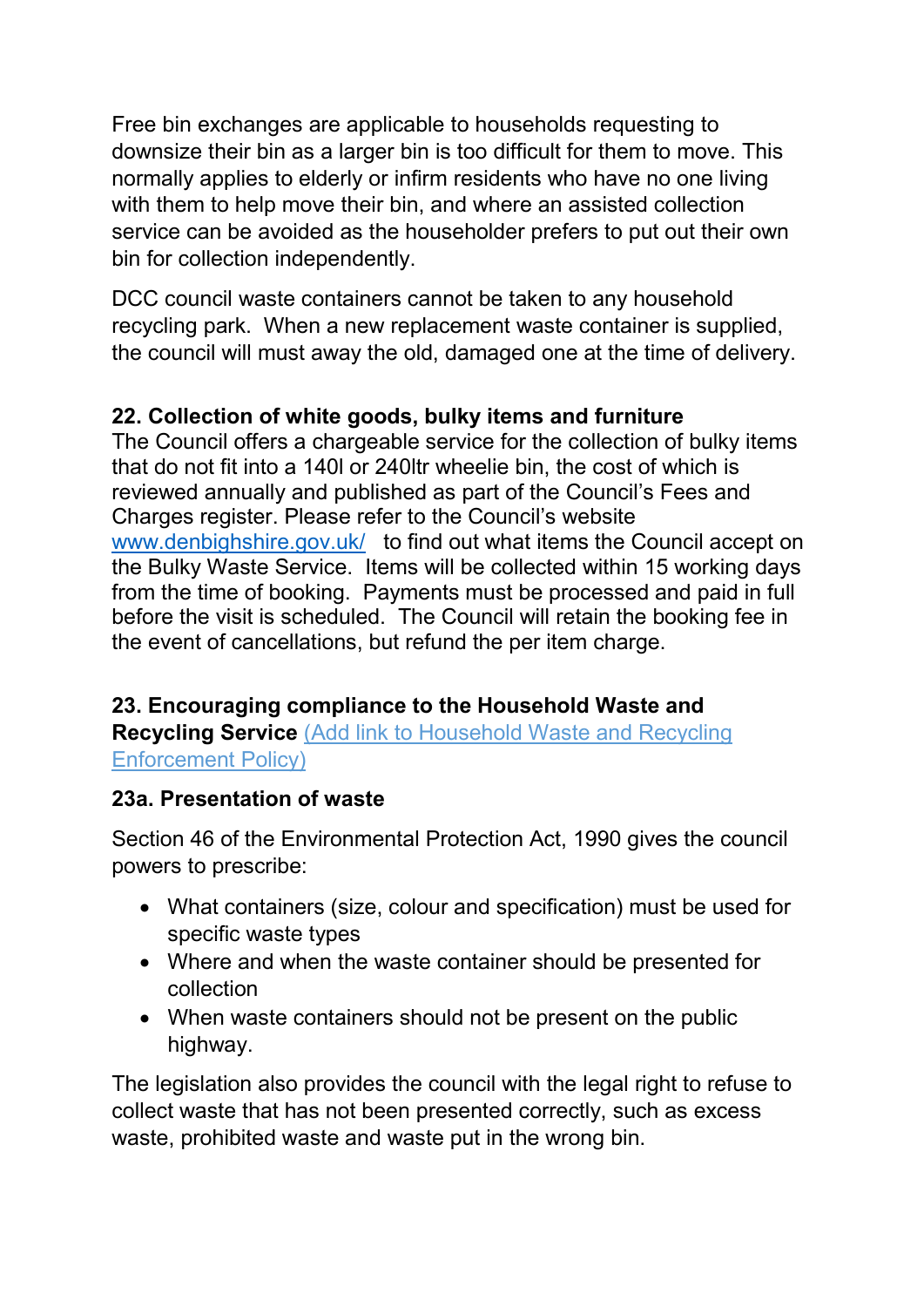The Policy (Add link to Household Waste and Recycling Enforcement Policy) explains how the Council applies enforcement action. The Council recognises that sometimes people make mistakes and that some people may have genuine difficulties in complying with all the council's requirements. Therefore, we operate a minimum 4 step education/enforcement procedure, should we identify a household that has not complied to the Waste and Recycling Collection Policies relating to the kerbside collection of household waste. The final stage of the procedure results in a £100 fixed penalty being issued to a named householder. Where we encounter vulnerable households, who appear to lack understanding or physical capability to adhere to all our policies, we will not evoke the fixed penalty final stage. Instead officers will work with the residents and known carers (and landlords where applicable) to help people manage their waste as best they can. Exemptions from recycling some or all aspects of waste can be put in place where evidenced by a council waste officer and/or carer/medical practitioner.

# **23b. Householder Duty of Care**

Occasionally the Council identifies individuals that have fly tipped waste, or given their waste to someone else who had subsequently fly tipped their waste. People who dump their waste face a £200 fixed penalty charge, or even prosecution if the waste dumped is hazardous or excessive in size.

Enforcement procedures are dealt with under Section 33 of the Environmental Protection Act. Dumped waste will be treated as a fly tipping offence instead of a Section 46 offence if at least one of the following applies:

- The waste dumped is more than one street away from the home of the householder.
- The waste dump Contains bulky waste items that cannot fit into a wheeled bin or is considered prohibited waste (See Policy 6 above).
- The size of the waste dump is greater than 6 refuse sacks.

Residents must ensure they always dispose of their waste responsibly. The Householder Duty of Care (section 34 of the Environmental Protection Act), puts a legal requirement on the householder to make sure that anyone taking waste away on their behalf also disposes of the waste responsibly. If this is a paid for service, the householder must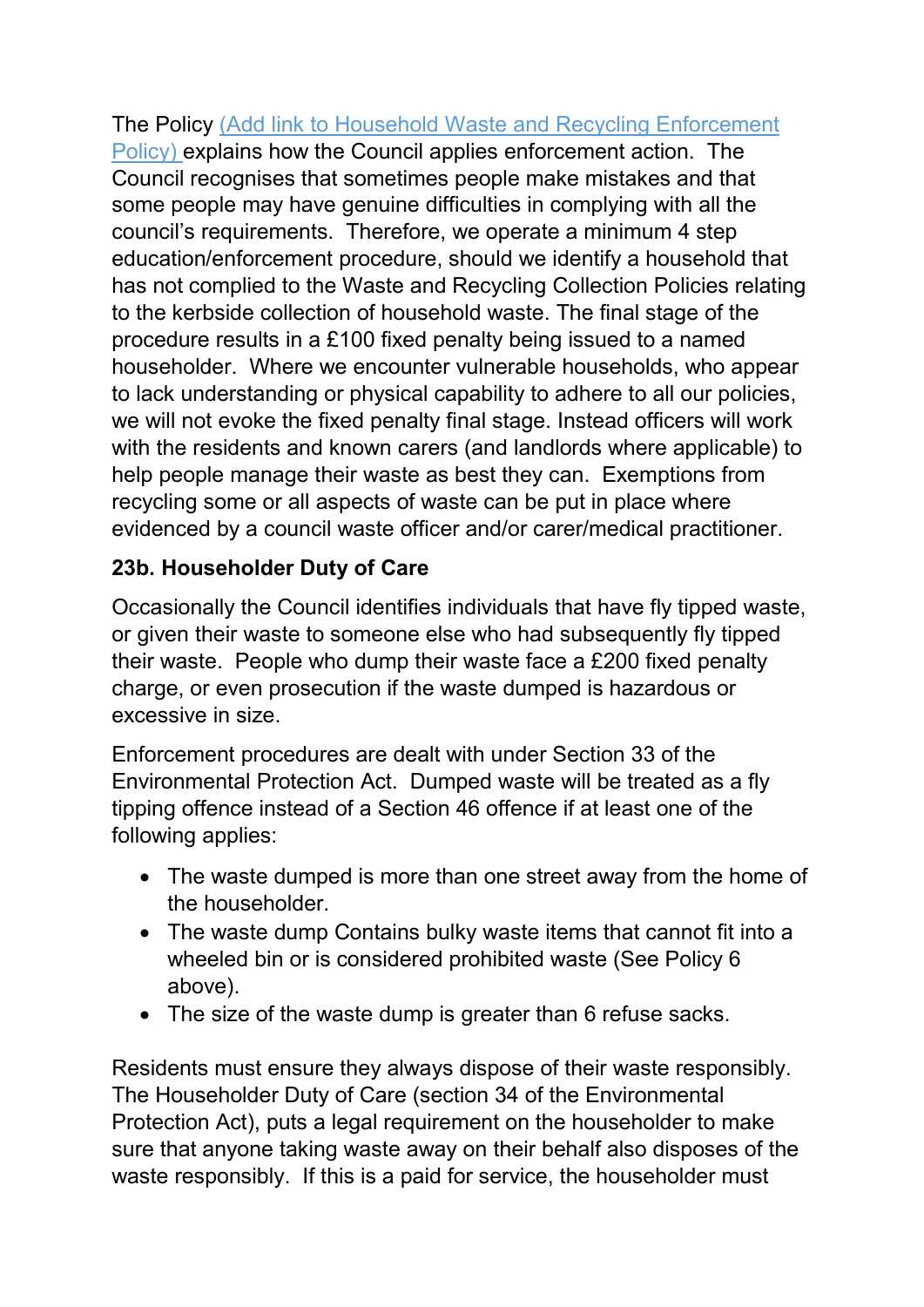carry out a range of checks to make sure the company collecting you waste is a registered waste carrier and has deposited your waste at a licensed waste site.

# **24. Waste Container Charges**

From 1st November 2021, charges apply for some of Denbighshire Council's waste containers. Disposable sacks, food waste cadies and compostable liners remain free of charge. Please see for further details.) The Delegated decision to introduce charges and supporting Waste Container Charging Policy can be found here (ADD LINK)

# **25. Use of Household Waste Recycling Parks**

25a. Denbighshire Council has three static household Recycling Parks, where a range of unwanted household items can be taken. From April 2022, Denbighshire residents will also be able to access household waste parks in Conwy County. From April 2022, charges will apply for DIY and construction waste and some other non-household items. (Add link Household Recycling Park Policy) details the requirements for accessing and using the recycling parks.

# **25b. Pop-Up Recycling Parks**

A year-round Pop-Up Recycling Park Service is offered in Corwen (1st and 3<sup>rd</sup> Saturday mornings and Llangollen (2<sup>nd</sup> and 3<sup>rd</sup> Saturday mornings) for residents of the Dee Valley MAG area. Visit [www.denbighshire.gov.uk/](http://www.denbighshire.gov.uk/) to find out locations, times and what waste can be accepted.

#### **25c. Booking system**

Anyone accessing a recycling park must book a slot through the Council's Website, or by telephoning the contact centre. Proof of booking and residency will be required

Restrictions apply to the size and type of vehicle that can be used to bring waste to the recycling parks. Permits may be requested by householders wishing to use a commercial vehicle to transport their own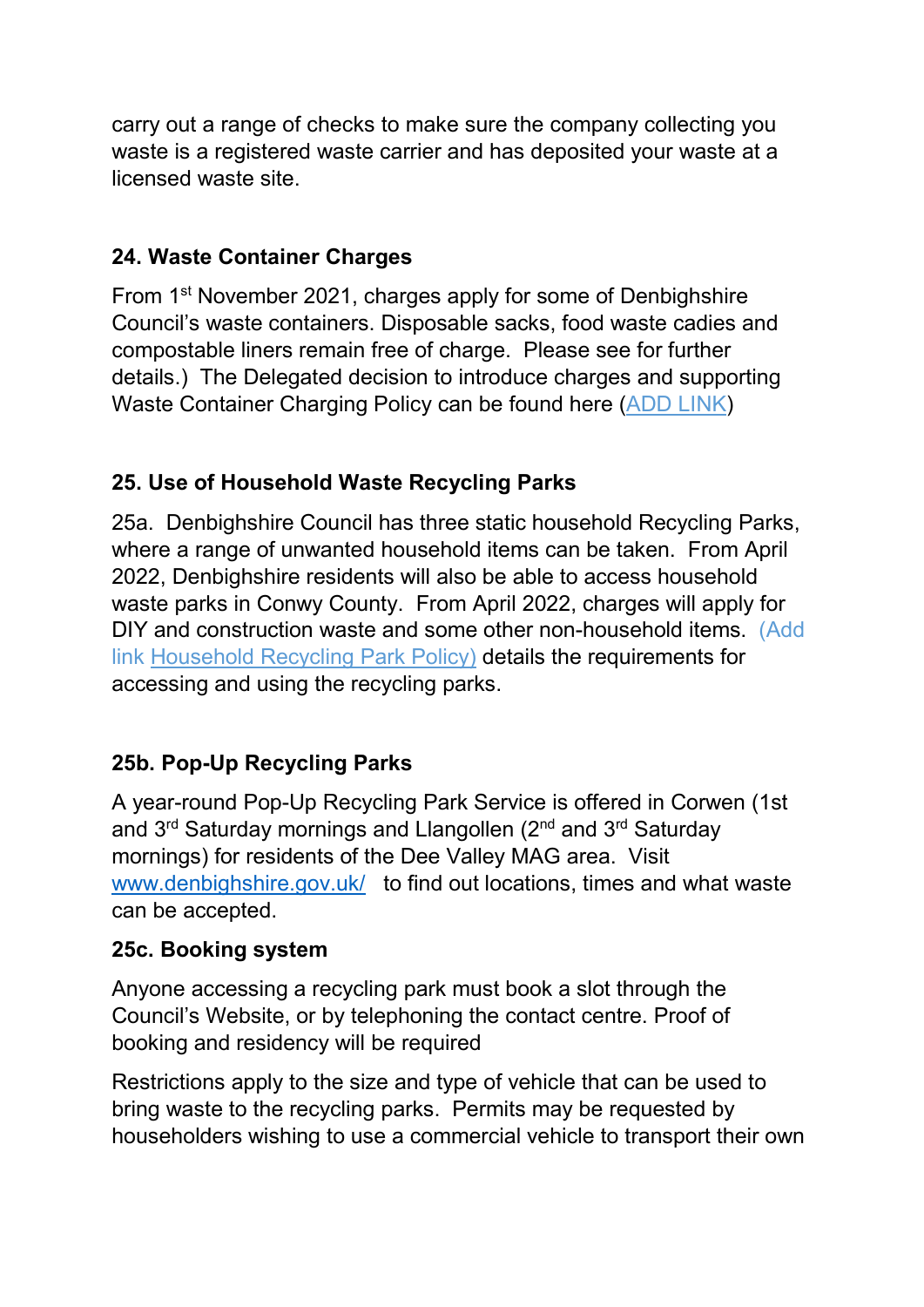household waste. Further details are provided here: (Add link Household Recycling Park Policy).

# **APPENDIX II (b): Waste and Recycling Policy Matrix**

The following matrix highlights which policies are unchanged from current practice, amended or new for the current policy. Column 5 also highlights which policies will be amended in the New Waste Operating Model and summarises what those changes will be. Policies omitted from this table are unchanged from current practice and will stay the same when the new waste model is implemented.

| <b>Policy</b><br>Ref. | <b>Policy Name</b>                                                                                                   | <b>Status</b><br>(unchanged,<br>amended,<br>new) | <b>Highlight any</b><br>immediate<br>changes to current<br>policy here if<br>applicable | <b>Impact of New Waste Operating</b><br><b>Model</b>                                                                                                                                                                                                                                                                                                                                                                                                                                                                                                                                                                                           |
|-----------------------|----------------------------------------------------------------------------------------------------------------------|--------------------------------------------------|-----------------------------------------------------------------------------------------|------------------------------------------------------------------------------------------------------------------------------------------------------------------------------------------------------------------------------------------------------------------------------------------------------------------------------------------------------------------------------------------------------------------------------------------------------------------------------------------------------------------------------------------------------------------------------------------------------------------------------------------------|
| 1a                    | Domestic<br>waste and<br>recycling<br>collection<br>service for<br>individual<br>Properties<br>(standard<br>service) | unchanged                                        | n/a                                                                                     | Frequency of residual waste<br>collection reduces to 4-weekly<br>Residual bin size increases to 240l<br>(except single person households).                                                                                                                                                                                                                                                                                                                                                                                                                                                                                                     |
| 1 <sub>b</sub>        |                                                                                                                      | updated                                          | Presentation of<br>additional recycling<br>clarified                                    | Frequency of dry recycling<br>increases to weekly<br>Household batteries and small<br>electrical and electronic items<br>added to list of recyclables<br>collected weekly.<br>Textiles added to dry recyclables<br>(to be collected every two weeks<br>by a third sector operator).<br>Recycling container is a 3<br>compartment trolley box plus<br>additional re-useable sack for<br>extra cardboard.<br>A. Top compartment (40I):<br>Newspapers and<br>$\bullet$<br>magazines, office type<br>paper;<br>Catalogues and telephone<br>$\bullet$<br>directories;<br>Envelopes (plastic<br>windows removed).<br>Middle compartment (70I):<br>В. |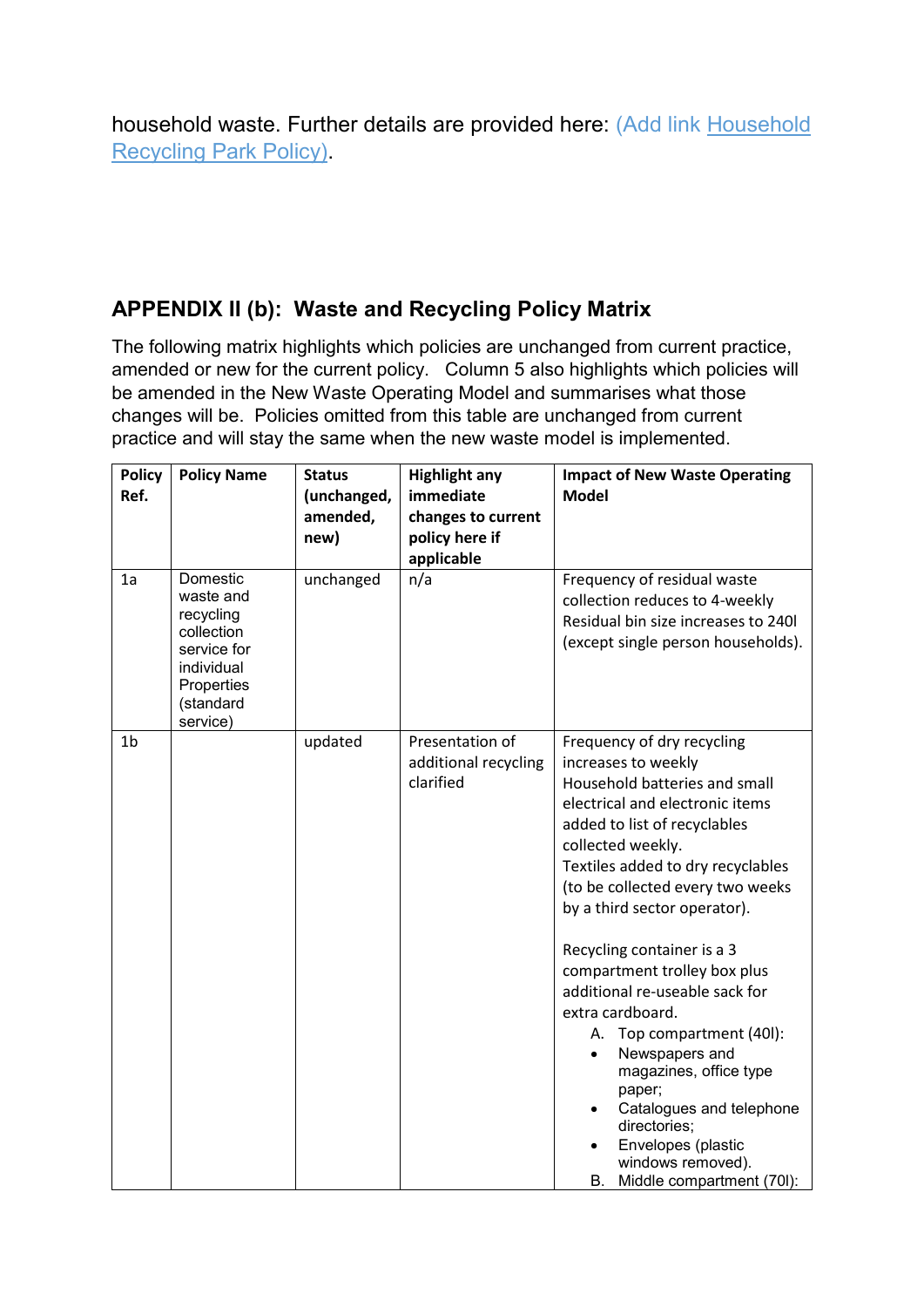|                     |                                                                     |                      |                                                                                                                                                                                                                                                                                | Plastic bottles (with lids or<br>$\bullet$<br>trigger spray);<br>Plastic containers (bottles,<br>pots, tubs and trays)<br>Tins and cans (both steel<br>and aluminium);<br>Tin Foil (clean)<br>$\bullet$<br>Waxed cartons<br>Bottom compartment<br>C.<br>$(551)$ :<br>Clean cardboard,<br>including toilet/kitchen roll<br>tubes, cereal<br>boxes wrapping paper (but<br>not foil) and greetings<br>cards;<br>Glass bottles and jars<br>(with lids separate)                                                                                                                                                                                               |
|---------------------|---------------------------------------------------------------------|----------------------|--------------------------------------------------------------------------------------------------------------------------------------------------------------------------------------------------------------------------------------------------------------------------------|-----------------------------------------------------------------------------------------------------------------------------------------------------------------------------------------------------------------------------------------------------------------------------------------------------------------------------------------------------------------------------------------------------------------------------------------------------------------------------------------------------------------------------------------------------------------------------------------------------------------------------------------------------------|
|                     |                                                                     |                      |                                                                                                                                                                                                                                                                                | Re-useable blue sack:<br>Additional material of either A, B or<br>C (Items from A, B and C cannot<br>be presented mixed together)<br>Necessary to restrict how much<br>brown card can be presented on<br>any one collection day to prevent<br>RRV's reaching full capacity - all<br>recycling must be presented within<br>a DCC container. Remove section<br>on presenting extra waste in a<br>cardboard box. Add - additional<br>re-useable sacks can be<br>requested free of charge for up to<br>12 months after the roll out<br>completes, and can be used for<br>any waste stream other than glass<br>(which must be placed in a rigid<br>container). |
| $\overline{2}$<br>3 | Households on<br>the sack<br>collection<br>service<br>Communal bins | Updated<br>Unchanged | Service now<br>collects both<br>residual and<br>recycling sacks<br>weekly (used to be<br>fortnightly) and<br>restrictions on<br>number of sacks<br>presented has been<br>removed.<br>Introduction of<br>microchipped Gull<br>proof sacks in Trial<br>area of West Rhyl.<br>n/a | County wide introduction of<br>micro-chipped gull proof sacks<br>(subject to outcome of West Rhyl<br>trial).                                                                                                                                                                                                                                                                                                                                                                                                                                                                                                                                              |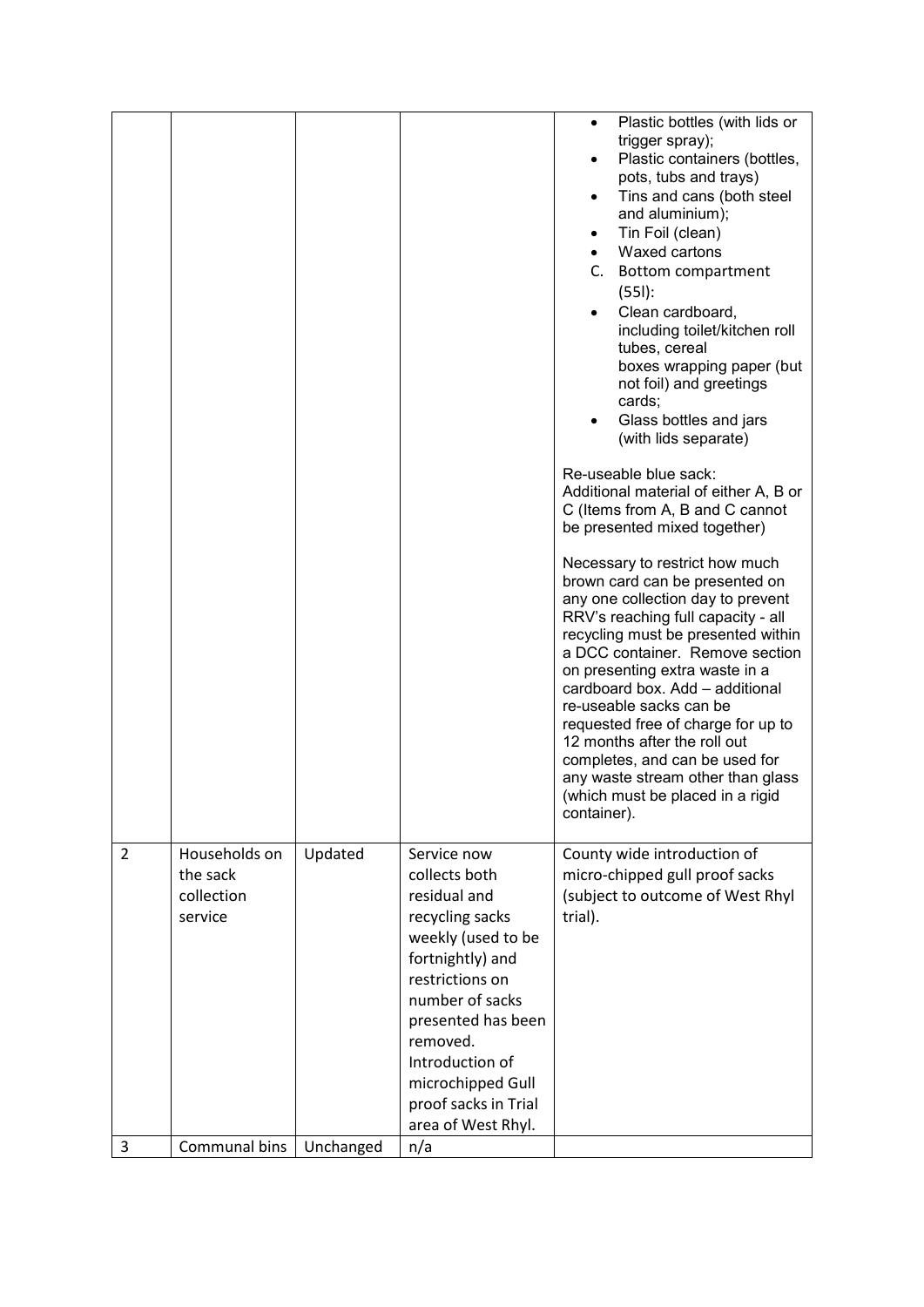| 4a             | Food waste      | Updated   | Food waste                           | Food waste to be collected on                                       |
|----------------|-----------------|-----------|--------------------------------------|---------------------------------------------------------------------|
|                |                 |           | recycling                            | same vehicle as dry recycling                                       |
|                |                 |           | mandatory for all                    | (One Pass)                                                          |
|                |                 |           | households where                     |                                                                     |
|                |                 |           | the service is                       |                                                                     |
|                |                 |           | offered.                             |                                                                     |
|                |                 |           | Expansion to all                     |                                                                     |
|                |                 |           | households                           |                                                                     |
|                |                 |           | planned by March                     |                                                                     |
|                |                 |           | 31st 2022.                           |                                                                     |
|                |                 |           | Clarification that                   |                                                                     |
|                |                 |           | cut flowers allowed                  |                                                                     |
|                |                 |           | in the food waste                    |                                                                     |
|                |                 |           | caddy.                               |                                                                     |
|                |                 |           | Clarification on                     |                                                                     |
|                |                 |           | what is accepted:                    |                                                                     |
|                |                 |           | Food waste<br>includes ALL           |                                                                     |
|                |                 |           | cooked and raw                       |                                                                     |
|                |                 |           | foods, including                     |                                                                     |
|                |                 |           | bones but                            |                                                                     |
|                |                 |           | excluding used                       |                                                                     |
|                |                 |           | cooking oil. Cut<br>flowers are also |                                                                     |
|                |                 |           | permitted.                           |                                                                     |
|                |                 |           |                                      |                                                                     |
| 4b             | Garden Waste    | Unchanged | n/a                                  | unchanged                                                           |
| 5              | Prohibited      | Unchanged | n/a                                  | Unchanged                                                           |
|                | items           |           |                                      |                                                                     |
| 6              | Presentation    | Unchanged | n/a                                  | Collection time to change from                                      |
|                |                 |           |                                      | 7amto "from 6.30am" to enable                                       |
|                |                 |           |                                      | split shifts at central depot.                                      |
| $\overline{7}$ | Private and un- | Unchanged | n/a                                  | Unchanged but policy will need to                                   |
|                | adopted roads   |           |                                      | be reinforced as current policy has<br>been undermined since coming |
|                |                 |           |                                      | into force in 2014.                                                 |
| 8              | Overweight      | Unchanged | n/a                                  | Microchipping of bins enables                                       |
|                | bins            |           |                                      | accurate recording of households                                    |
|                |                 |           |                                      | presenting overweight bins.                                         |
| 9              | Damaged bins    | Updated   | Charges apply for                    | No change                                                           |
|                |                 |           | replacements                         |                                                                     |
|                |                 |           | Process for crews                    |                                                                     |
|                |                 |           | reporting bins they                  |                                                                     |
|                |                 |           | damage needs to                      |                                                                     |
|                |                 |           | be reinforced                        |                                                                     |
| 10             |                 |           |                                      |                                                                     |
|                | Contaminated    | Updated   | Rejection of                         | Need for further source                                             |
|                | bins            |           | residual bin and                     | segregation by residents to be                                      |
|                |                 |           | evoking of                           | outlined as per Policy 1 above.                                     |
|                |                 |           | enforcement                          |                                                                     |
|                |                 |           | procedures for<br>presenting         |                                                                     |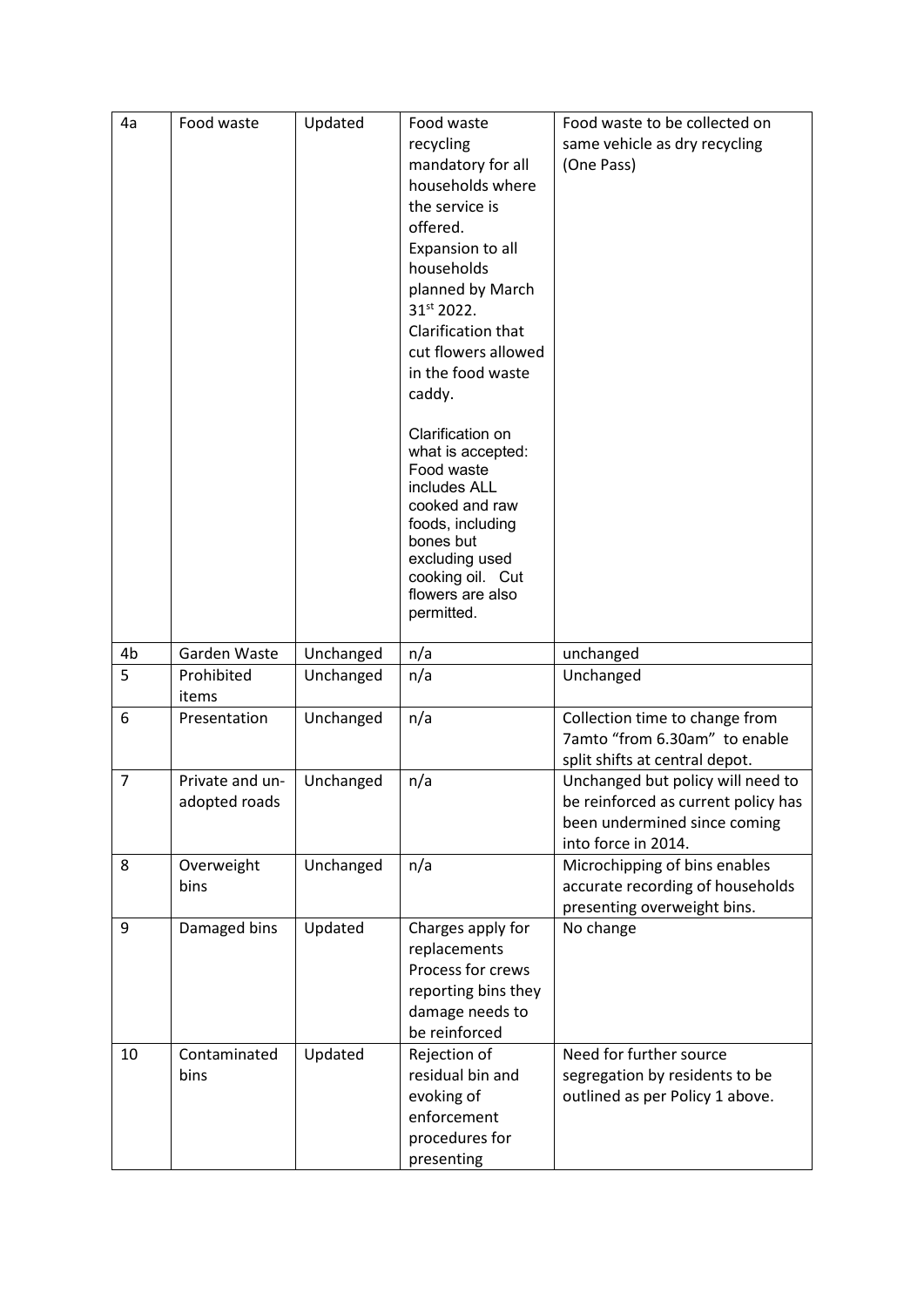|    |                                      |            | recycling in black<br>bin                                                                                                                                                                                                          |                                                                                                                                                            |
|----|--------------------------------------|------------|------------------------------------------------------------------------------------------------------------------------------------------------------------------------------------------------------------------------------------|------------------------------------------------------------------------------------------------------------------------------------------------------------|
| 11 | Excess waste                         | Updated    | Clarification on<br>responsibility for<br>windblown waste<br>as a result of<br>extreme weather<br>now included.                                                                                                                    |                                                                                                                                                            |
| 12 | Missed bins                          | Updated    | New Requirement<br>to report a missed<br>collection within 72<br>hours of missing<br>the scheduled<br>collection.                                                                                                                  | Unchanged                                                                                                                                                  |
| 13 | Wheeled bin<br>repairs               | Updated    | £5 charge<br>introduced for a<br>wheeled bin repair<br>November 2021                                                                                                                                                               | n/a                                                                                                                                                        |
| 14 | Wheeled bin<br>Charges               | <b>New</b> | New policy<br>outlining charges of<br>supply of waste<br>containers.<br><b>Clarifies containers</b><br>issued as part of<br>the roll out of the<br>new service will be<br>free of charge.                                          | Policy already includes charges for<br>additional and replacement trolley<br>boxes and other containers to be<br>used in the new waste operating<br>model. |
| 15 | Waste<br>container<br>identification | <b>New</b> | Request for<br>residents to put<br>house/flat number<br>on bin and<br>requirement NOT<br>to remove<br>containers<br>numbered by the<br>council.<br>Note that Residual<br>waste containers to<br>be microchipped in<br>trial areas. | All residual waste containers and<br>gull proof sacks to be<br>microchipped to the address<br>presenting the containers.                                   |
| 16 | Assisted<br>Collections              | Updated    | Requirement for<br>household to<br>renew every 3<br>years.<br>Option for<br>household to<br>choose to reduce<br>container size free<br>of charge to avoid<br>need for<br>assistance.                                               | Unchanged                                                                                                                                                  |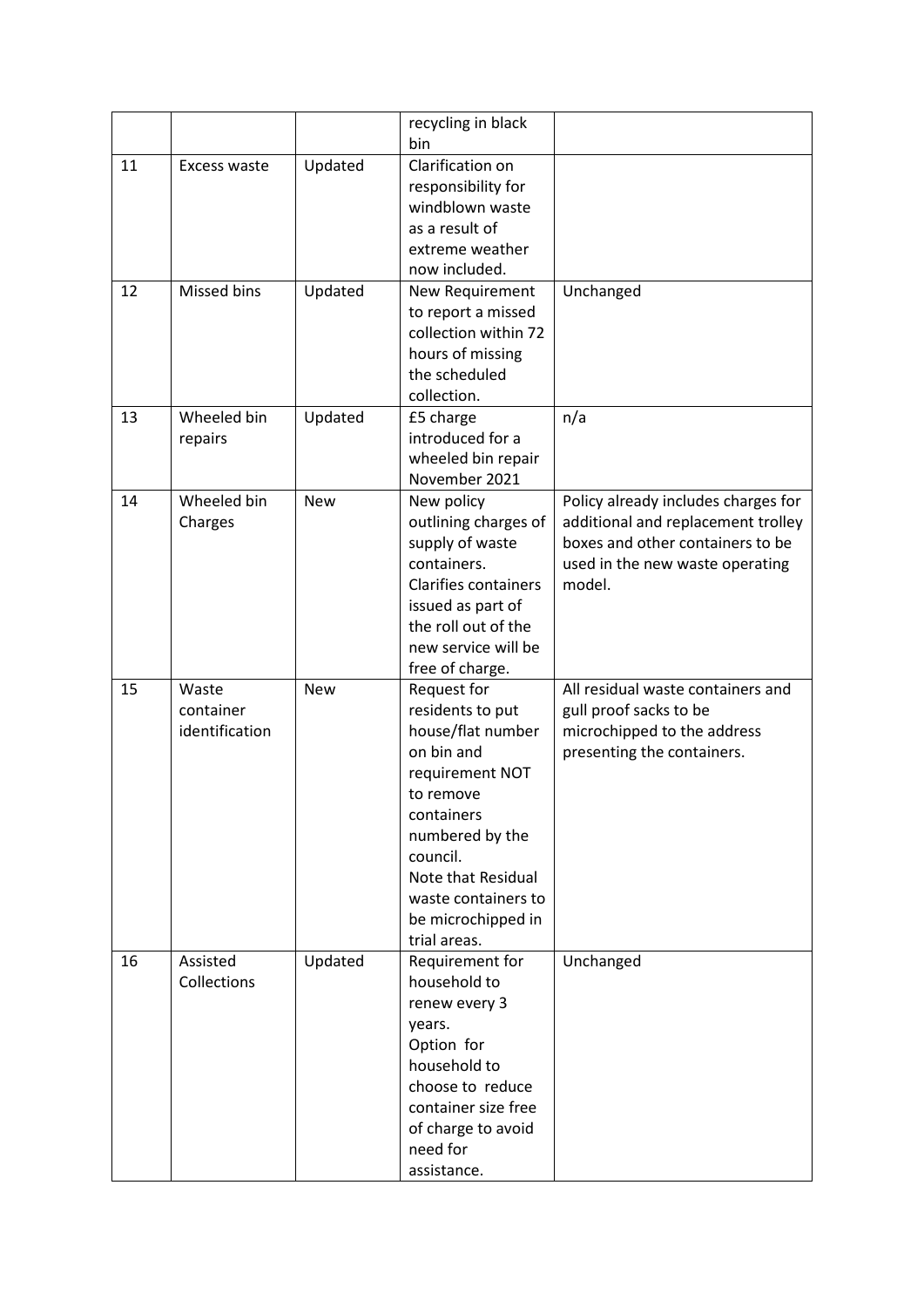| 18a             | Sharps                              | Unchanged  | n/a                                                                                                                                                                                                                                                                                                        | No change                                                                                                                                                                                                                                                                                                                |
|-----------------|-------------------------------------|------------|------------------------------------------------------------------------------------------------------------------------------------------------------------------------------------------------------------------------------------------------------------------------------------------------------------|--------------------------------------------------------------------------------------------------------------------------------------------------------------------------------------------------------------------------------------------------------------------------------------------------------------------------|
| 18 <sub>b</sub> | Infectious<br>waste                 | Updated    | Amended to<br>reduce risk to<br>medical<br>practitioners during<br>pandemic 9as per<br>government<br>request)                                                                                                                                                                                              | No change                                                                                                                                                                                                                                                                                                                |
| 18 <sub>c</sub> | Covid<br>precautions                | <b>New</b> | Current advice on<br>website added to<br>formal policy (72<br>hour rule)                                                                                                                                                                                                                                   | No change                                                                                                                                                                                                                                                                                                                |
| 19              | Additional<br>recycling<br>capacity | Updated    | Updated to reflect<br>charging policy                                                                                                                                                                                                                                                                      | Charges will also apply for<br>additional trolley boxes but for<br>the first 12 months after the roll<br>out, additional re-useable sacks<br>will be supplied in request free of<br>charge that can be used for any<br>single dry recycling streams other<br>than glass which must be<br>presented in a rigid container. |
| 20              | Abandoned<br>bins                   | No change  | n/a                                                                                                                                                                                                                                                                                                        | No change                                                                                                                                                                                                                                                                                                                |
| 21              | Collection of<br>unwanted bins      | Updated    | Free exchange<br>offered to<br>households<br>wanting a smaller<br>container to avoid<br>need for assisted<br>collection service<br>Collection accepted<br>through chargeable<br>bulky waste<br><b>Bins prohibited</b><br>from being take to<br>the household<br>waste Recycling<br>Centres for<br>disposal | No change                                                                                                                                                                                                                                                                                                                |
| 22              | <b>Bulky Waste</b>                  | Unchanged  | n/a                                                                                                                                                                                                                                                                                                        | Unchanged                                                                                                                                                                                                                                                                                                                |
| 23              | Enforcement<br>Policies             | Updated    | Mandatory<br>requirement to<br>recycle food waste<br>clarified<br>Right to evoke<br>enforcement<br>procedure for<br>households failing<br>to remove<br>recyclables from<br>residual waste                                                                                                                  | List of acceptance criteria to be<br>updated to be consistent with<br>Policy 1.                                                                                                                                                                                                                                          |